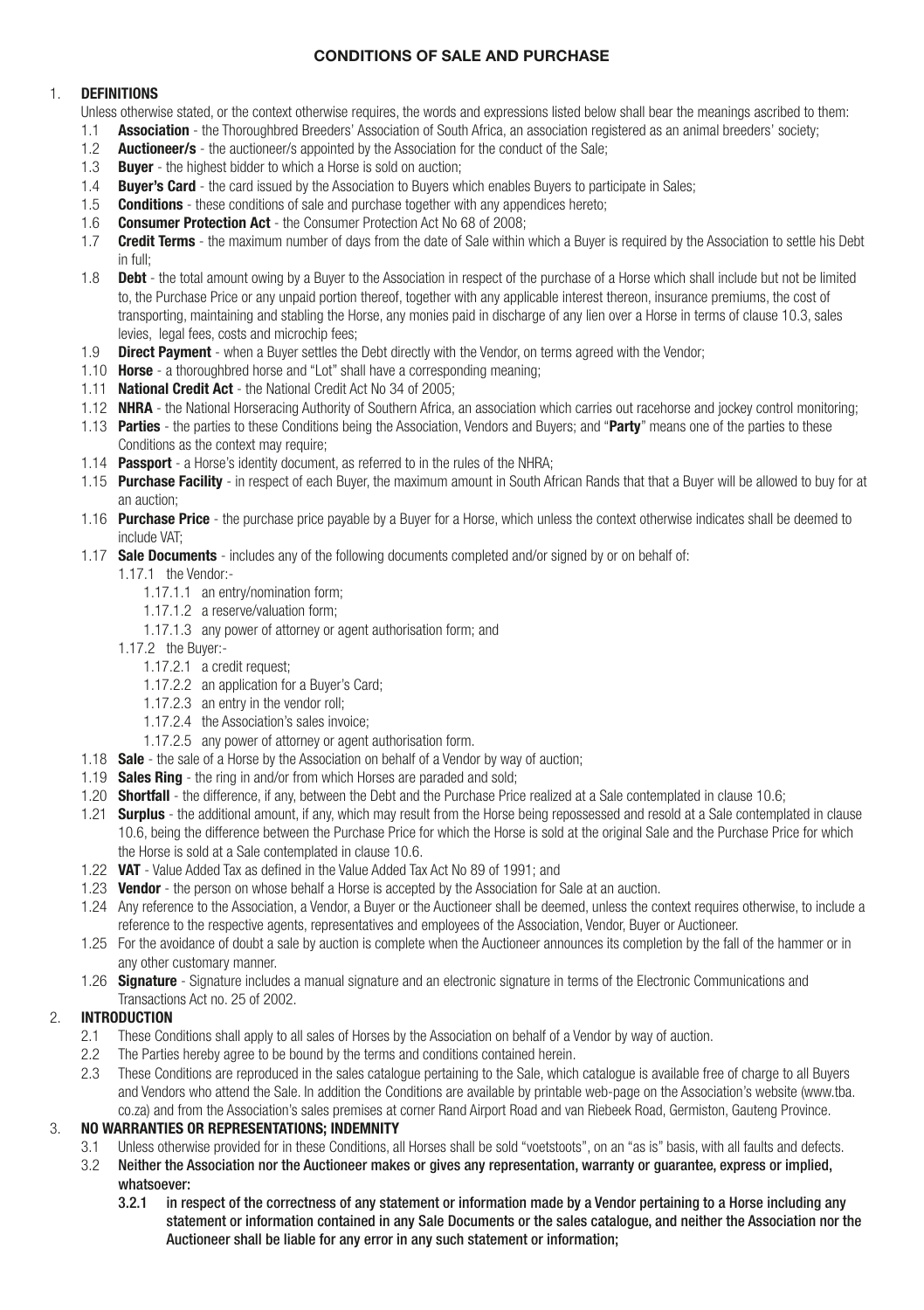- 3.2.2 as to the merchantability, fitness for any particular purpose, soundness, condition or quality of any Horse offered for
- Sale.<br>3.3 Neither the A 3.3 Neither the Association nor the Auctioneer accepts any responsibility for:
	- 3.3.1 any defects or errors in relation to the pedigree, description, condition or other particulars relating to a Horse, including, without limitation, the performance of a Horse; or
	- 3.3.2 any loss or damage suffered by the Vendor as a result of the accidental omission by the Association of any details of or reference to a Horse entered by the Vendor; save and except where the Association and/or the Auctioneer may be held liable in terms of section 61 of the Consumer Protection Act.
- 3.4 The Vendor may have made oral or written statements or published brochures or advertisements concerning the soundness, physical conditions or the racing abilities of a Horse. Such statements or advertisements do not constitute warranties and do not form part of these Conditions.<br>3.5 If the Vendo
- 3.5 If the Vendor gives a special warranty in respect of a particular Horse which is inaccurate or misleading in any material respect, the Buyer's remedy, if any, shall lie against the Vendor and not against the Association or the Auctioneer.
- 3.6 It is specifically recorded that terms such as "in foal", "believed in foal", "tested in foal", "certified in foal", "believed definitely in foal", "pregnancy certificates available", shall not constitute a warranty by the Association or the Auctioneer that any particular mare entered for sale, is in fact in foal at the time of the Sale. The Buyer, if he so wishes, shall be entitled to verify the claim of pregnancy.<br>3.7 It is the sole responsibility of the Buyer to check the inoculation and/or the vaccinati
- It is the sole responsibility of the Buyer to check the inoculation and/or the vaccination status of any Horse which he may be interested in buying in advance and to satisfy himself that they meet all legal requirements, including the legal requirements stipulated by the NHRA, and his own requirements.
- 3.8 The Buyer acknowledges that he has made the purchase in reliance on his own enquiries and inspection, that he has not relied on any statement or representation made by or on behalf of the Vendor, the Association or the Auctioneer and that no compensation shall be payable by the Association or the Auctioneer for any faults, imperfections, conditions or other defects in the Horse, save and except where the Association and/or the Auctioneer may be held liable in terms of section 61 of the Consumer Protection Act.
- 3.9 The Vendor and the Buyer indemnify and hold the Association and the Auctioneer harmless against any claims arising from any cause whatsoever relating to the sale of any Horse, and the manner in which the Auctioneer conducts the auction, including but not limited to any administrative or technical error or malfunction, or other act or omission of the Association or any of its officers, directors, employees, agents and subcontractors, save and except where the Association and/or the Auctioneer may be held liable in terms of the Consumer Protection Act.
- 3.10 The Association and the Auctioneer shall not be held responsible in the event of the incorrect Horse being auctioned at any particular time, it not being the duty of the Association or the Auctioneer to verify the identity of the Horse being auctioned.
- 3.11 Under no circumstances whatsoever shall the Association or the Auctioneer be liable for any consequential losses of either the Vendor or the Buyer relating to the sale and purchase of any Horse at a Sale save and except where the Association and/or the Auctioneer may be held liable in terms of section 61 of the Consumer Protection Act.

### 4. **VENDOR'S DUTY TO DISCLOSE; BUYER'S RIGHT TO CANCEL A SALE**

- 4.1 The Vendor of any Horse which is or which shows any signs of being a wind-sucker, a weaver, a wobbler, or which suffers from impaired vision or permanent eye injury or eye defect, shall be obliged to disclose such condition(s) in writing to the Association prior to the auction of the Horse concerned to enable the Auctioneer to announce such condition/s at the time of the Sale.
- 4.2 A wind-sucker is a Horse which habitually swallows air whether in association with grasping fixed objects with incisor teeth or not.
- 4.3 A weaver is a Horse which habitually swings its head and neck to and fro and alternatively transfers weight from one forelimb to the other.
- 4.4 A wobbler is a Horse which suffers from a neurological disease caused by compression of the spinal cord and resulting in lack of balance and co-ordination.
- 4.5 The Buyer shall be entitled to cancel the sale of a Horse found, within 10 days of its sale, to have been suffering, at the time of the Sale, from any of the conditions specified in clause 4.1 above, provided that:
	- 4.5.1 the existence of any such condition was not announced at the time of the Sale of the Horse concerned; and
	- 4.5.2 the Buyer produces, at his own expense, a veterinary certificate certifying the existence, at the time of the Sale, of any such condition; and
	- 4.5.3 the Buyer satisfies the Association or its authorised nominee/s that the Vendor of the Horse knew or ought reasonably to have known of the existence of any such condition; and
	- 4.5.4 the Buyer has given written notice of his intention to cancel the Sale to the Association within 10 days of the date of the Sale of the Horse concerned; and
	- 4.5.5 the Buyer shall be obliged, at his own expense, to return the Horse to the Vendor. The Buyer shall be entitled to recover, directly from the Vendor, the expense he incurred in returning the Horse.
- 4.6 If the Vendor disagrees with the veterinary certificate supplied by the Buyer in terms of clause 4.5.2 above the Association may appoint an independent veterinary surgeon at the expense of the Vendor, whose certificate shall be binding upon all parties concerned.
- 4.7 Except as provided for in Clause 4.9 the Vendor of a Horse is obliged to fully disclose and document by way of a veterinary report in the Repository described in clause 20, or such other place as the Association may indicate, that one or more of the following conditions are applicable to the aforementioned Horse:
	- 4.7.1 has undergone any corrective surgery related to being a wobbler.
	- 4.7.2 is two years of age or less and has undergone:
		- 4.7.2.1 invasive joint surgery, or
		- 4.7.2.2 surgical intervention of the upper respiratory tract.
	- 4.7.3 has undergone abdominal surgery of any type that occurred in the past two (2) years preceding the day of the Sale and any resection of an abdominal organ (partial or complete) at any time except to repair a ruptured bladder in a new born foal.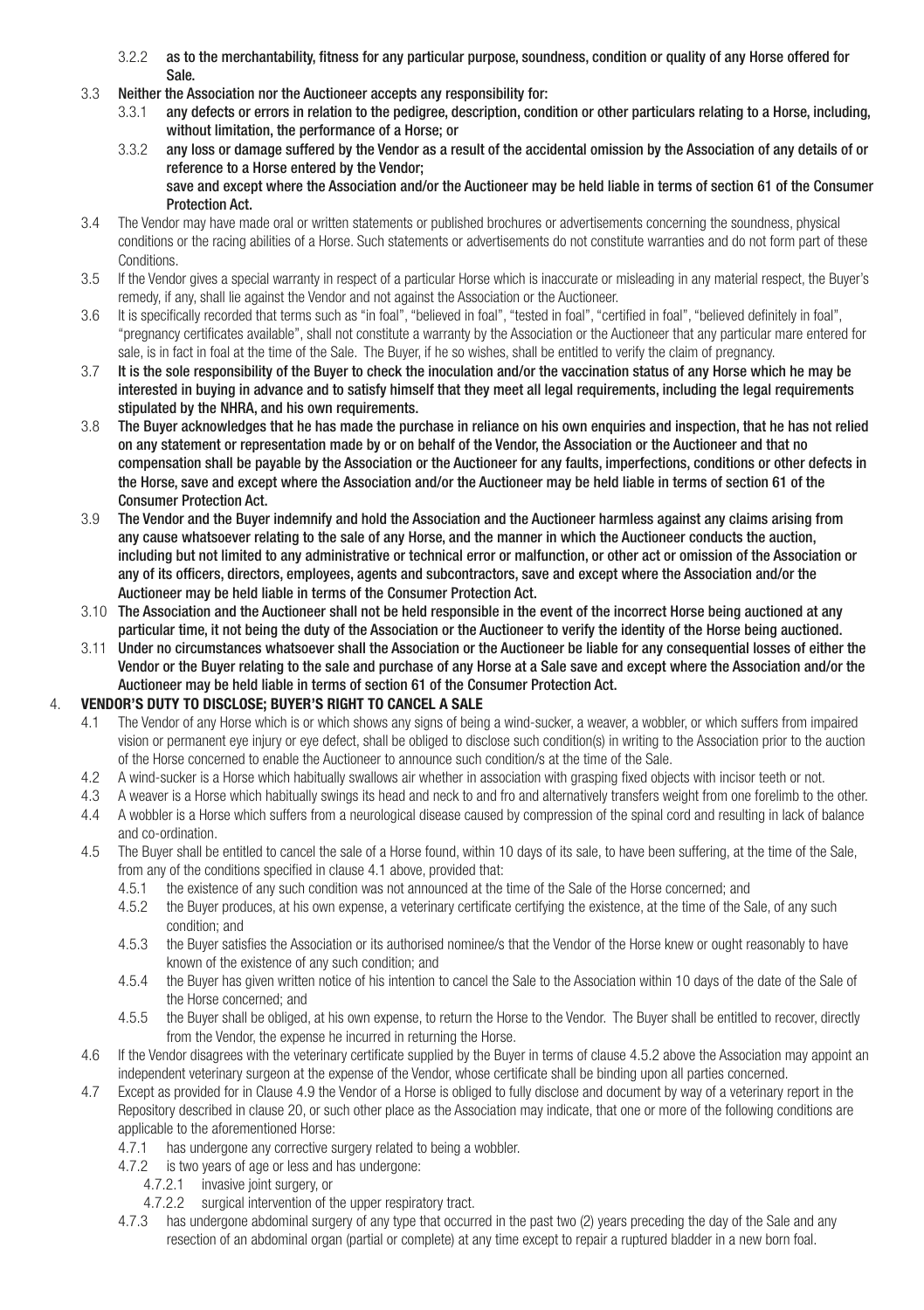- 4.7.4 has been nerved.
- 4.7.5 is a broodmare and has, within the last two (2) years, undergone either:
	- 4.7.5.1 a caesarean section delivering a fetus, or
	- 4.7.5.2 surgery involving the cervix, or
	- 4.7.5.3 an urethral extension, or
	- 4.7.5.4 the removal of an ovary.
- 4.7.6 has undergone any invasive Practice which intentionally conceals a material defect or chronic lameness.
- 4.8 In the event of a breach by the Vendor of clause 4.7, the Buyer may elect to cancel the Sale and return the Horse to the Vendor by giving notice of cancellation in writing to the Association within 10 days of the date of Sale. Notice of cancellation must be accompanied by a veterinary certificate confirming the condition. The Buyer acknowledges that he shall have no other or further claims against the Vendor, the Auctioneer or the Association in the event of the cancellation of the Sale in terms of this clause.
- 4.9 Horses in this Sale may have been subject to surgery(ies) designed to affect permanent changes in physical make-up, which includes, without limitation, transphyseal bridge, periosteal transection, manipulation and elevation. Disclosure by Vendors of such surgery(ies) for Horses in this Sale is voluntary. Non-disclosure of this surgery(ies) shall not be grounds for cancellation of the Sale.
- 4.10 The administration of any anabolic steroids, steroidal or non-steroidal anti-inflammatory drugs and analgesics to any Horse entered for Sale is prohibited. The administration of any such drugs and analgesics within the immediately preceding two months prior to the Sale, or during the Sale, must be disclosed and documented in the Repository described in clause 20, or in such other place as the Association may indicate.
- 4.11 The Buyer of a Horse may, after the Sale but before the Horse leaves the Association's sales premises and at his own cost, request that the Horse

4.11.1 be examined for the presence of any drug as described in clause 4.10 above.

- 4.12 The examination must be carried out on the Association's Sales premises by a veterinary surgeon appointed by the Buyer and must be concluded within 48 hours from the end of the Sale. The Buyer and the Vendor, or their authorised representatives shall be entitled to be present during the examination.
- 4.13 The provisions of clause 4.6 above, where applicable, shall apply if the Vendor disagrees with the veterinary certificate supplied by the Buyer.
- 4.14 If the presence of any drug as described in clause 4.10 above is found in the Horse before it leaves the Association's sales premises, and such administered drug has not been disclosed and documented in the Repository, the Buyer may elect to cancel the sale and return the Horse to the Vendor. The Buyer acknowledges that he shall have no other or further claims against the Vendor, the Auctioneer or the Association in the event of the cancellation of the Sale in terms of this clause.
- 4.15 The Buyer of a Horse may, after the Sale but before the Horse leaves the Association's sales premises and at his own cost, request that the Horse:

4.15.1 be subjected to an upper respiratory endoscopic examination (excluding the trachea)

- 4.16 The examination must be carried out on the Association's sales premises by a veterinary surgeon appointed by the Buyer and must be concluded within 48 hours from the end of the Sale. The Buyer and the Vendor, or their authorised representatives shall be entitled to be present during the examination. The provisions of clause 4.6, where applicable, shall apply if the Vendor disagrees with the veterinary certificate supplied to the Buyer.
- 4.17 Should the Horse be found to have one of the following conditions: split palate, laryngeal hemiplegia, laryngeal hemiparesis with incomplete abductor function, epiglottal entrapment, persistent dorsal displacement of the soft palate, arytenoid chondritis, subepiglottal cyst, soft palate cyst, rostral displacement of the palatopharyngeal arch, nasopharyngeal cicatrix, space occupying lesions or malformation which comprise the diameter of the upper respiratory tract; and this condition will materially influence the Horse's further racing or breeding career, then the Buyer shall be entitled to cancel the Sale, provided that:
	- 4.17.1 the Buyer gives written notice of his intention to cancel the Sale to the Association within 10 days of the date of the sale of the Horse concerned; and
	- 4.17.2 the Buyer shall be obliged, at his own expense, to return the Horse to the Vendor. The Buyer shall be entitled to recover, directly from the Vendor, the expense he incurred in returning the Horse.
- 4.18 For the purposes of this Sale, laryngeal hemiparesis is defined as asynchronous and/or asymmetric movement of the arytenoid cartilage where full arytenoid cartilage abduction cannot be achieved and maintained. This is assessed by endoscopic examination in the standing unsedated Horse.
- 4.19 The Association reserves the right within 30 days from the first day of the relevant Sale to cancel any Sale if in its sole discretion it is of the view that exceptional circumstances warrant such action.
- 4.20 Notwithstanding the cancellation of a Sale in terms of clause 4.5, 4.8, 4.14, 4.17 or 4.19 above:
	- 4.20.1 the Vendor of the Horse shall nevertheless remain liable for the Auctioneer's levy, as provided for in clause 12 below, as if the Sale had not been cancelled; and
	- 4.20.2 neither the Association nor the Auctioneer shall be liable for any failure by the Vendor to disclose any of the conditions specified in clauses 4.1, 4.7, 4.10 or 4.17 above, or for any damages suffered by the Vendor or the Buyer pursuant to any cancellation arising from such failure to disclose.
- 4.21 Except as provided for in this clause 4 or other express provisions of these Conditions, no other condition, fact or defect, whether patent or latent shall constitute grounds for the cancellation of the Sale or for a claim for damages, save and except where the Association may be liable therefore in terms of section 61 of the Consumer Protection Act. No Horse shall be returnable for any physical or performance related reason.
- 4.22 The Association will attempt to resolve Sales related disputes in relation to a Horse, that arise between a Buyer and a Vendor, and which disputes are not covered by Clause 4, in whichever way it deems appropriate and suitable. If, however, it is unable to do so within two months from date of Sale, having used all reasonable endeavours, then the dispute, of whatever nature in relation to a Horse, shall lie and must be resolved by and between Buyer and Vendor only.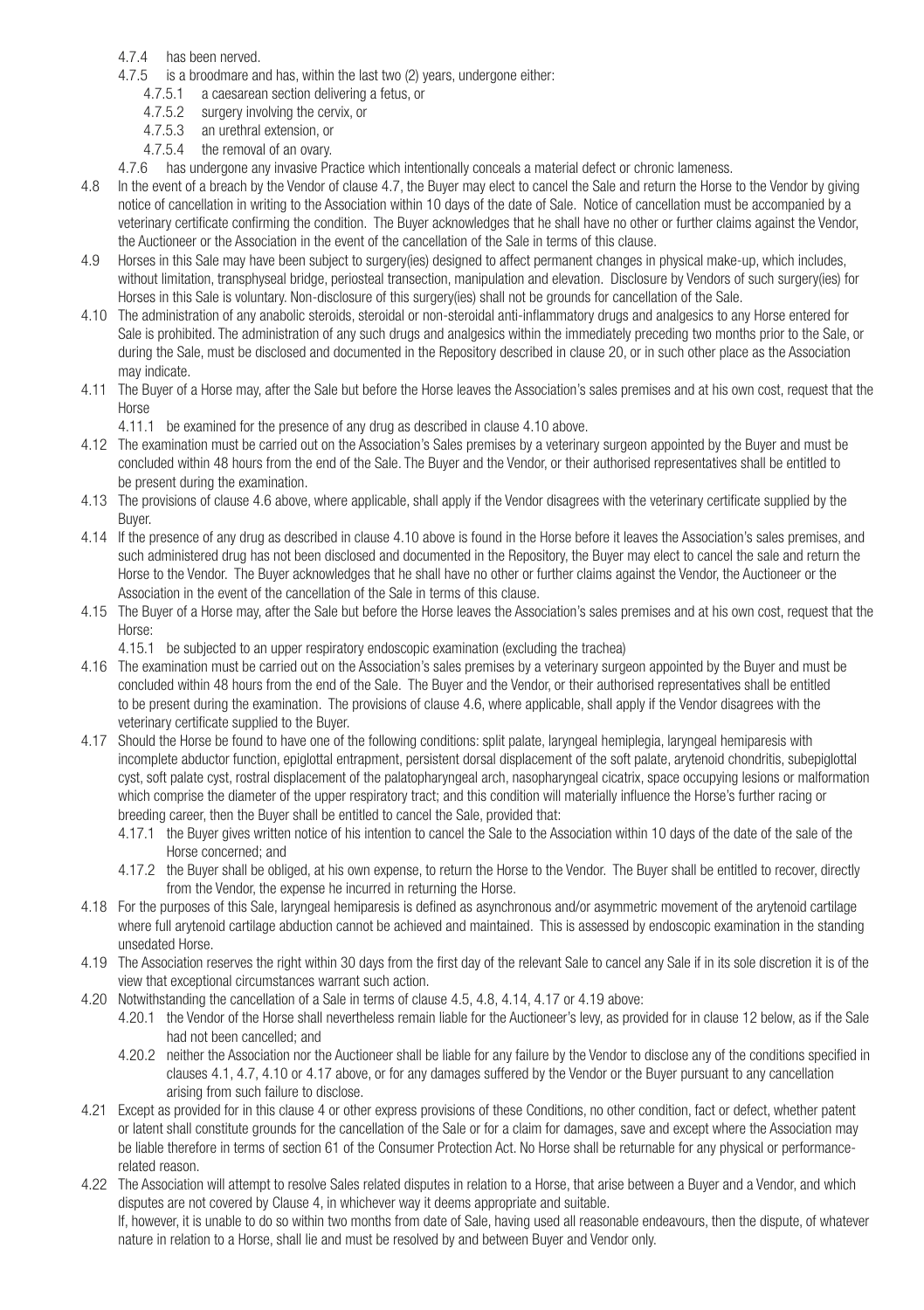The Association, who only act as Agent, shall not take any further responsibility for, nor become further involved in such dispute, nor shall it constitute grounds for cancellation of the Sale or for a claim for damages against the Association.

4.23 It is recommended that Buyers and Vendors resort to Mediation rather than litigation where a dispute cannot be resolved as above.

# 5. **BIDDING**

- 5.1 A bid taken by the Auctioneer from a person who is not in possession of a valid Buyer's Card issued by the Association for the Sale is invalid.
- 5.2 The Parties acknowledge that announcements are made from the Auctioneer's rostrum before the commencement of the Sale and from time to time during and after the Sale. The Association disclaims all responsibility for any claims or damages suffered by any person on account of not having heard such announcements.
- 5.3 Subject to the provisions of clause 5.6 below, the highest bidder whose bid is accepted by the Auctioneer, shall be the Buyer of the Horse; provided that, if a dispute arises between two or more bidders in respect of the Sale of a Horse,and/or if due to any administrative or technical error or malfunction or other act or omission of the Association or any of its officers, directors, employees, agents and subcontractors, the Auctioneer deems it necessary or desirable, the Auctioneer may in his sole discretion, cancel the Sale and re-auction the Horse, or declare the identity of the Buyer of the Horse (which declaration will be final and binding).
- 5.4 The decision of the Auctioneer shall, in the circumstances specified in clause 5.3 above, be absolute, final and binding on all Parties.
- 5.5 The Auctioneer shall notify bidders prior to the commencement of the sale that the Sale of a Horse by auction is subject to a reserved or upset price and/or subject to a right to bid by or on behalf of the Vendor or Auctioneer.
- 5.6 A Vendor may impose a reserve price on a Horse by giving written instructions in this regard to the Auctioneer specifying the reserve price, prior to commencement of the Sale. The Auctioneer shall have the right to bid as agent on behalf of the Vendor to such reserve price. In the absence of such instructions, the Auctioneer will sell to the highest bidder. The Vendor and the Buyer indemnify and hold the Association harmless against any claims arising from any errors made by the Auctioneer in conducting the Sale, including any errors made with regard to the reserve price. This clause constitutes a notice for purposes of section 45 of the Consumer Protection Act 68 of 2008 that the sale is subject to reserve prices.
- 5.7 The Auctioneer shall determine and regulate the advance of the bidding and shall be entitled, in his sole discretion, to ignore or reject any bid, without giving any reasons for such action.
- 5.8 The amount of a bid shall not include any VAT.
- 5.9 Only Buyers in possession of a valid Buyer's Card may bid at a Sale. If, after the fall of the hammer, it transpires that the person to whom a Horse was sold was not, at the time of such Sale, in possession of a valid Buyer's Card, that Sale shall be null and void *ab initio* (meaning "from the beginning") and the Horse shall immediately be re-auctioned. When the Horse is sold the Buyer shall sign the vendor roll forthwith as acknowledgement of purchase.
- 5.10 The Auctioneer or the Association may withdraw any Horse from the Sale without giving reasons for doing so.

# 6. **EXPORT AND IMPORT REQUIREMENTS**

The Buyer of any Horse requiring to be exported or imported shall be responsible for ensuring that all requirements necessary for the export or import of such Horse are met. The Buyer shall not be absolved from complying with his obligations, in particular his payment obligation, in terms of these Conditions by virtue of an allegation of impossibility of performance or force majeure in regard to compliance with the necessary requirements.

## 7. **CHOSEN ADDRESS (DOMICILIUM CITANDI ET EXECUTANDI)**

- 7.1 A Buyer must provide current contact details, including current telephone and cellphone numbers and a current physical, email and postal address, in his application for a Buyer's Card. The physical address provided by a Buyer in his application for a Buyer's Card shall be deemed, for the purposes of these Conditions, to be his chosen address (domicilium citandi et executandi) for all purposes under these Conditions, whether for serving any court process or documents, giving any notice, or making any other communications of whatsoever nature and for whatsoever purpose under these Conditions.
- 7.2 The association is authorized by the vendor and the buyer to collect their respective personal information, store it in any format (including any database hosted anywhere in the world) and to use and disclose such personal information in any manner specifically for the purpose of the sale, and any reasonably ancillary purpose, for as long as the association deems it necessary, without any further notice to, or consent from, the vendor or the buyer.

### 8. **RISK, OWNERSHIP AND MAINTENANCE COSTS**

- 8.1 The Association accepts a Horse for sale from a Vendor on condition that:
	- 8.1.1 prior to the Sale, a prospective Vendor lodges with the Association an up-to-date passport, as provided for in the rules of the NHRA; and
	- 8.1.2 the Association is specifically authorised to complete and sign, on behalf of the Vendor, a change of ownership document, as provided for in the rules of the NHRA; and<br>8.1.3 the Vendor signs an entry/nomination form
	- the Vendor signs an entry/nomination form prior to the Sale stating that he or she is the owner or rightful holder of the Horse and submits such form to the Association.
- 8.2 All risk in respect of a Horse sold at the Sale shall pass to the Buyer "on the fall of the hammer", at which time the Buyer shall forthwith be responsible for the care, keep, custody, control, insurance and security of and for the Horse and for all expenses relating thereto and shall bear the risk of injury to, sickness or death of the Horse. The Buyer agrees to release, defend, indemnify and hold the Association, its officers, employees, agents and representatives and the owners or operators of facilities in use by the Association (collectively "the Indemnified Parties") harmless from all losses, damages, liabilities, expenses, claims, causes of action or legal fees arising out of or related to the possession, care, keep, custody, control or maintenance of any Horse on which he is the successful bidder, including any claims arising out of injuries, sickness, death or damage caused by the Horse after the fall of the hammer, save and except where the Indemnified Parties or any of them may be held liable in terms of section 61 of the Consumer Protection Act.
- 8.3 The Buyer shall not allow or cause any Horse bought in terms of these Conditions to become subject to any lien, hypothec or other form of security until such time as the Debt has been settled in full. In the event of such lien, hypothec or other form of security arising, the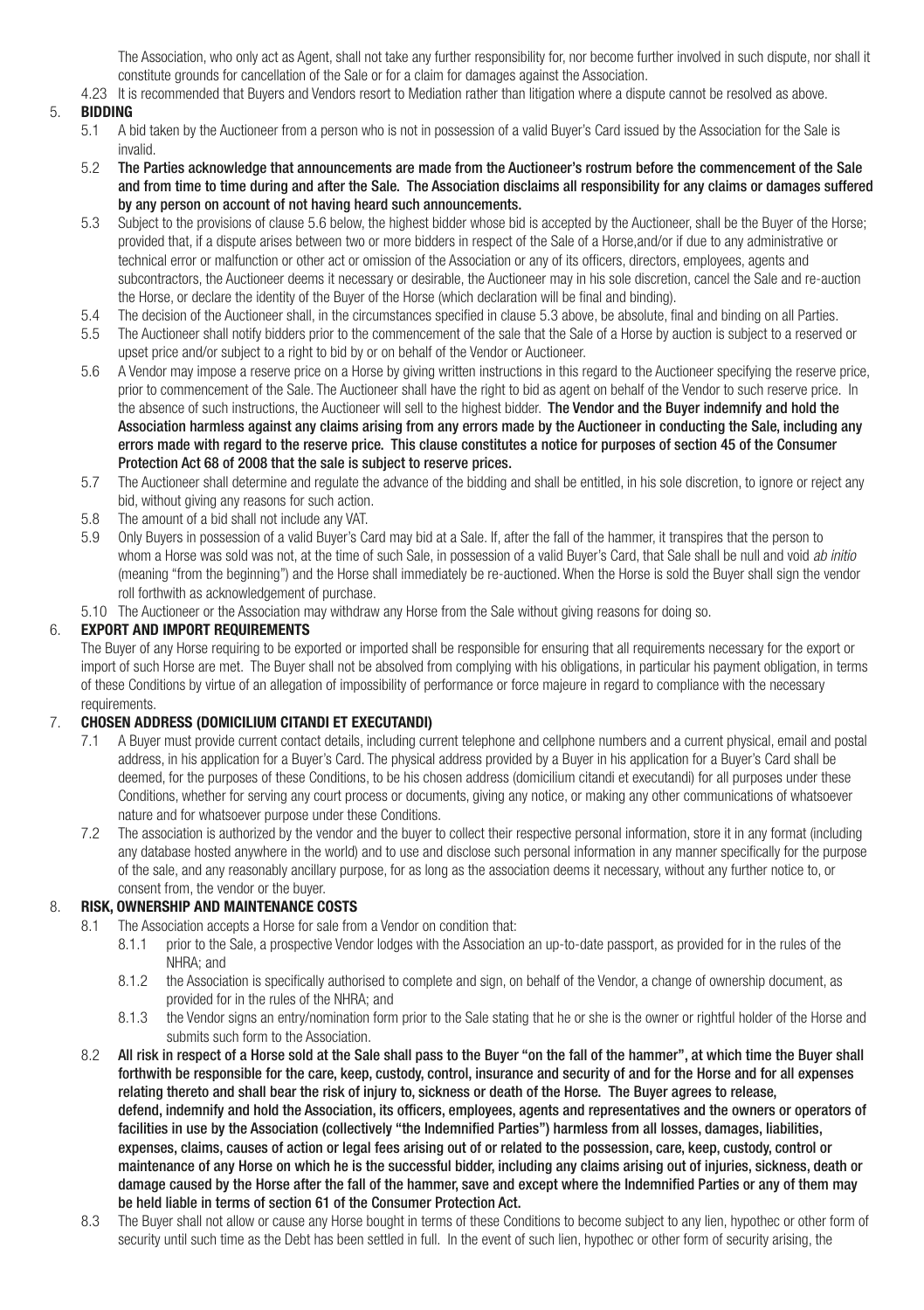Association shall be entitled to act in accordance with the provisions of clause 10.3 below.

- 8.4 The Buyer shall insure the respective interests of the Association and himself in all Horses bought for a period of 90 days from date of the Sale, before leaving the Association's sales premises. If the Buyer's insurance broker does not confirm the insurance cover after the Sale, the Association may automatically insure the Horse and any premiums paid in this regard shall be for the account of the Buyer. The Buyer shall also ensure that the Association's interest is endorsed on the policy provided that:<br>8.4.1 if the Purchase Price of any Horse remains unpaid after a period of 90 days, for any reaso
	- 8.4.1 if the Purchase Price of any Horse remains unpaid after a period of 90 days, for any reason whatsoever, the Association shall be entitled, at the cost of the Buyer, to extend such period of insurance until such time as the Purchase Price is paid in full by the Buyer;
	- 8.4.2 where the Purchase Price is paid before a period of 90 days has elapsed, the Buyer shall be entitled to cancel the policy of insurance with effect from such date;
	- 8.4.3 in the event that the Association arranges insurance for the Buyer it shall be entitled to a handling fee in respect of such insurance, and shall disclose to the Buyer the cost of any insurance supplied including the amount of the handling fee upon request. The Association shall further provide the Buyer with a copy of the insurance policy upon request.
- 8.5 Save as provided in these Conditions or unless other prior arrangements in writing have been made with the Association, the Buyer shall remove the Horse purchased promptly from the Association's sales premises after the Sale. Should the Buyer fail to remove the Horse promptly, the Association may remove the Horse from the sales premises at the Buyer's risk and expense or, alternatively, charge the Buyer for stable space and keep, and any other charges incurred by the Association in this regard, which charges the Buyer agrees to pay to the Association on demand.<br>8.6 Ownership in the Horse
- Ownership in the Horse shall only pass to the Buyer upon payment of the Debt (as defined in clause 1.8 above) notwithstanding that the Buyer may have taken possession of the Horse. Until the Debt has been paid in full, the Buyer shall not be entitled to have the Horse registered in his name or that of his nominee.<br>8.7 The Buver shall, until such time as the Debt ha
- The Buyer shall, until such time as the Debt has been paid in full, keep the Association advised at all times of the physical address at which the Horse purchased is being kept and the Association shall have the right to physically inspect the Horse at any stage prior to payment of the Debt in full. In the event that the Horse is moved to another location prior to the payment of the Debt in full, the Buyer shall notify the Association of the change in location in writing within 7 days of such change.

### 9. **PARTICIPATION REQUIREMENTS AND PAYMENT**

- 9.1 No prospective Buyer shall be authorised to bid at a Sale unless and until he is in possession of a valid and current Buyer's Card issued by the Association in respect of the Sale in question, and has provided to the Association an acceptable form of identification such as a South African Identity Book or a Passport, or any other applicable form of identification as stipulated in Chapter 1 of the regulations in terms of the Financial Intelligence Centre Act no. 38 of 2001, published in Notice No. R1595 in Gazette No. 24176 of 20 December 2002.
- 9.2 No Buyer who has materially breached any provision of these Conditions, or who still has Debts outstanding from a previous Sale shall be issued with a Buyer's Card.
- 9.3 The Association reserves the right not to enter into a credit agreement (as defined in the National Credit Act) with any prospective Buyer on reasonable commercial grounds and in accordance with its customary risk management and underwriting practices.
- 9.4 The Association reserves the right to determine for itself any scoring or other evaluative mechanism or model to be used in managing, underwriting and pricing its credit risk in a manner which is consistent with the provisions of the National Credit Act.<br>9.5 Subject to compliance with the provisions of clause 9.6 below, only the person to whom the Buver'
- Subject to compliance with the provisions of clause 9.6 below, only the person to whom the Buyer's Card is issued and whose signature appears on the Buyer's Card, shall be allowed to sign for the purchase on the vendor roll. Where the signature on the vendor roll is that of another person, the Association shall be entitled to regard the Sale as null and void ab initio (meaning "from the beginning") in which event the Horse shall be re-entered into the Sales Ring for re-auction.
- 9.6 The Association shall only issue a Buyer's Card to a prospective Buyer on the following conditions:
	- 9.6.1 the Association will approve a Purchase Facility, the amount of which will be endorsed and authorised on the application for a Buyer's Card. In the absence of endorsement or authorisation the maximum purchase facility shall be deemed to be R10,000.00;
	- 9.6.2 the prospective Buyer shall not be entitled to exceed the Purchase Facility, in respect of purchases at the Sale. Once that limit has been reached, the Buyer's Card shall be withdrawn unless and until the Association approves, in writing, an increased purchase facility and causes the increased purchase facility to be endorsed on the application for a Buyer's Card;
	- 9.6.3 The Association reserves the right, in its sole discretion, to suspend or withdraw the Buyer's Card facility of any Buyer, who generally and/or habitually pays his or her account late;
	- 9.6.4 Should a Buyer exceed the Purchase Facility, the Association shall be entitled, in its sole discretion, to declare the Sale/s null and void whereupon the Horse/s shall be re-auctioned;
	- 9.6.5 before the Association will issue a Buyer's Card, the prospective Buyer may be obliged to lodge with the Association a deposit for an amount determined by the Association ("the Deposit"). The Deposit shall be paid by electronic funds transfer, bank guaranteed cheque or by commercial letter of credit. In the event of a non-guaranteed cheque being tendered, acceptance thereof shall not constitute payment of the Deposit until honoured by the bank on which the cheque is drawn. The minimum deposit shall be 75% of the approved purchase facility. Any cheque tendered must be made payable to "BloodStock S.A." and crossed "Not transferable";
	- 9.6.6 the provisions of clause 9.6.2, clause 9.6.3 and clause 9.6.4 shall apply with the necessary changes to any agreed increased purchase facility;
	- 9.6.7 notwithstanding the provisions of clause 9.6.5, the Association shall, in its sole and unfettered discretion, be entitled:
		- 9.6.7.1 to require any prospective Buyer to lodge with the Association a bank-guaranteed cheque sufficient to cover the agreed Purchase Facility, and/or any agreed increased Purchase Facility; or
		- 9.6.7.2 in exceptional or deserving cases, to waive, in writing, compliance with some or all of the provisions of clause 9.6.5 above on such terms and conditions and for such period as the Association may determine.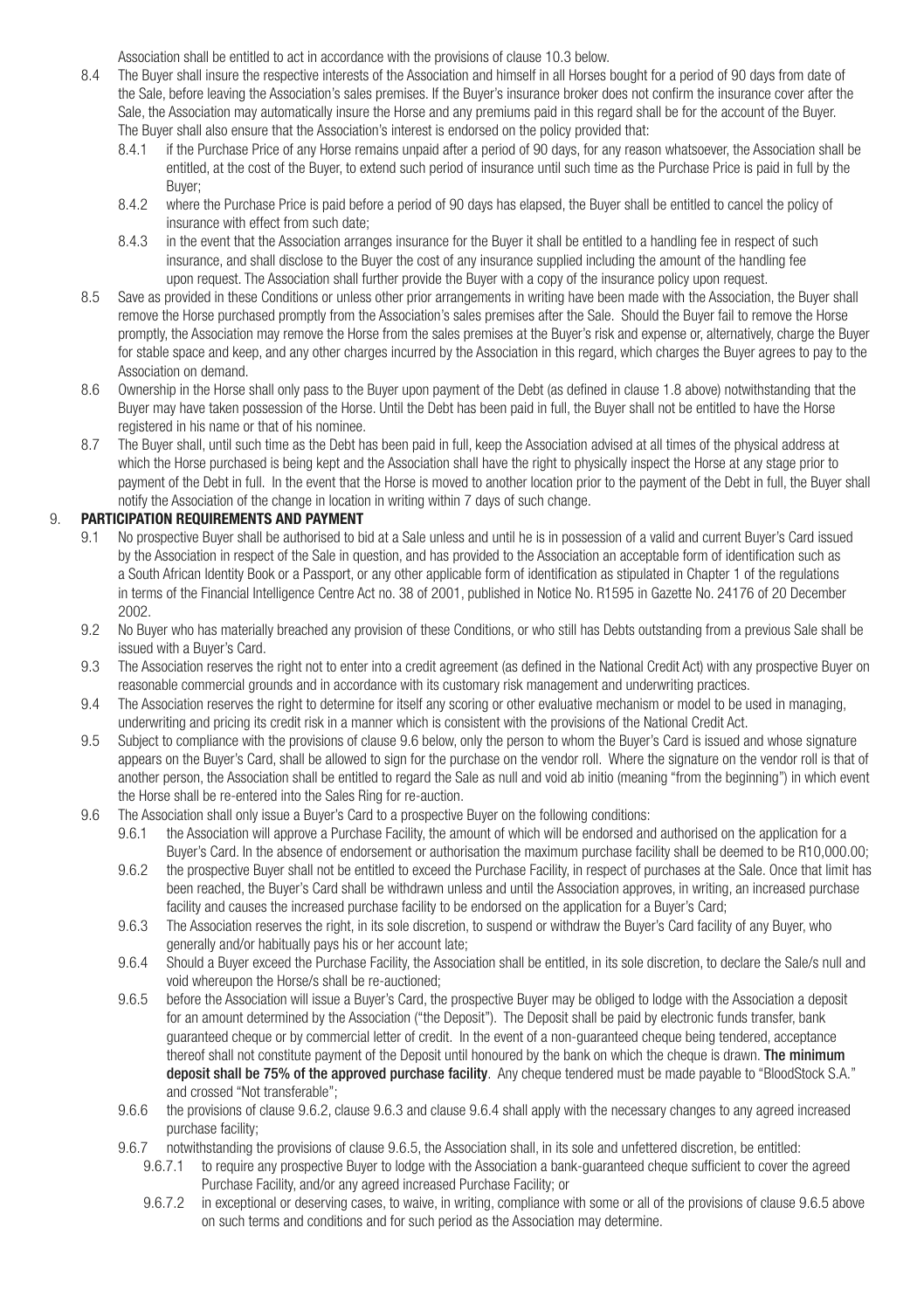- 9.7 A prospective Buyer, including Buyers who are not South African citizens, but excluding a platinum Buyer's Card holder, who requires Credit Terms from the Association for the purpose of payment of a Horse bought at a Sale must apply for such Credit Terms in writing at least 14 days prior to the advertised date of the Sale. In its sole discretion the Association shall have the right to approve or reject all such credit applications and to determine the conditions and period of payment subject to a maximum period of 21 days from the date of the Sale. Credit terms, if any, shall be endorsed, authorised, accepted and signed for by the Buyer and the Association on the application for a Buyer's Card. In the absence of such endorsement, authorisation, acceptance and signature, the Sale shall be deemed to have been for cash.
- 9.8 All cash sums paid to the Association are subject to the Financial Intelligence Centre Act No. 38 of 2001 and substantial amounts will have to be reported to the authorities in accordance with the provisions of that Act.
- 9.9 If a Vendor agrees to advance extended payment terms to a Buyer at any stage of a Sale, the transaction will automatically become a Direct Payment and the sales charges, including the acceptance fee and the sales levy due to the Association become payable immediately. Any Vendor who elects to make a transaction a Direct Payment absolves the Association of all responsibility in respect of such transactions and will be held responsible for any legal fees and costs and any other costs already incurred by the Association in relation to the purchase of the Horse.
- 9.10 A Buyer who has been extended credit by the Association at a prior Sale will not automatically have credit at this Sale or any future sales. This means that a Buyer has to reapply for a Buyer's card at every Sale in terms of these Conditions. The Association reserves the right to revoke any credit previously established and to refuse to accept the bid(s) of such Buyers.
- 9.11 Unless Credit Terms have been arranged and approved in terms of clause 9.7 above all Horses bought at the Sale must be paid for in full by the Buyer prior to obtaining the required release permit. Purchases shall be paid by bank-guaranteed cheque, electronic funds transfer. or by an irrevocable commercial letter of credit. In its sole discretion, the Association may accept a non-guaranteed cheque but acceptance thereof shall not constitute payment until honoured by the bank on which the cheque is drawn. Any cheque tendered must be made payable to "BloodStock S.A." and crossed "not transferable".
- 9.12 In the event of any Buyer, who does not have prior approval of credit, failing to pay by any prior agreed mode of payment, then such a Buyer shall be deemed a defaulter and the Horse shall re-enter the Sales Ring when and if practicable, with the prior attempted Sale being void ab initio (meaning "from the beginning"). If it is impracticable or impossible to re-sell the Horse at the same sale, it shall be returned to the Vendor or owner to be resold at a future sale. Any Shortfall on resale, and all costs, interest, insurance, damages, legal costs and other fees and disbursements associated with the prior attempted sale and the re-sale of the Horse, including care, keep and transport of the Horse, shall be for the defaulter's account and shall be paid by him on demand from the Association.
- 9.13 The Association reserves the right not to release a Horse to a Buyer, and to keep it stabled at its sales premises or at any other suitable place chosen by the Association at the cost of the Buyer, until payment by cheque from the Buyer has been honoured and cleared by the bank.
- 9.14 Where a Deposit as defined in clause 9.6.5 is lodged with the Association, the Association shall deal with the deposit in the following manner:
	- 9.14.1 should the prospective Buyer not have purchased any Horse the Deposit shall be refunded to the prospective Buyer as soon as possible, but not later than 14 days after he has surrendered and handed back his Buyer's Card;
	- 9.14.2 should the Purchase Price/s in respect of the Buver's total accepted bids be less than the amount of the Deposit, the amount owing in respect of the purchases will immediately be deducted from the Deposit and the balance refunded to the Buyer as soon as possible but not later than 14 days after the date of the Sale;
	- 9.14.3 should the Purchase Price/s in respect of the Buyer's total accepted bids exceed the amount of the Deposit, then the Deposit will be offset pro rata against the Purchase Price/s of the Horse/s bought;
	- 9.14.4 the balance of the Purchase Price ("the balance") after the Deposit has been offset as envisaged in clause 9.14.3 shall be paid for as set out in clause 9.11 above.
- 9.15 Any amounts due to the Association in respect of purchases on credit and not paid in full within the agreed terms shall attract interest at 2% per month, from the 21st day after the date of Sale to date of actual payment. If the Debt is not paid in full within the agreed terms, the Association shall be entitled to take action in terms of clause 10 below.
- 9.16 No Horse may be removed from the sales premises before a release permit in respect of that Horse has been issued by the Association. The Association will only issue the release permit if the Horse is paid in full or if prior Credit Terms have been arranged and approved in terms of this clause 9.
- 9.17 The Buyer of a Horse shall be obliged to pay any VAT payable in respect of such Horse.
- 9.18 Payment can be made by telegraphic transfer (foreign) or direct bank deposit (local) to:

| <b>BLOODSTOCK SA</b>                                                                     |
|------------------------------------------------------------------------------------------|
| Nedbank                                                                                  |
| <b>Business East Rand</b>                                                                |
| Account No: 1288 059744                                                                  |
| <b>Branch No: 128842</b>                                                                 |
| Proof of payment is to be faxed or emailed to the Association immediately after payment. |

- 9.19 All cash deposits and cash sums shall be subject to clause 9.8 above. Bank charges on cash payments or credit card payments shall be paid for by the Buyer.
- 9.20 The Association shall be entitled to charge for the microchip fees incurred by the Vendor, including Vat. The fees are subject to adjustments at the Association's discretion as and when the costs increase. These fees shall be borne by the Buyer. The Association will reimburse these fees to the Vendor.

### 10. **LEGAL REMEDIES, REPOSSESSION AND COSTS**

10.1 Subject to applicable law, including the National Credit Act, the Buyer agrees and acknowledges that in the event of: 10.1.1 the Buyer materially breaching any provision of these Conditions;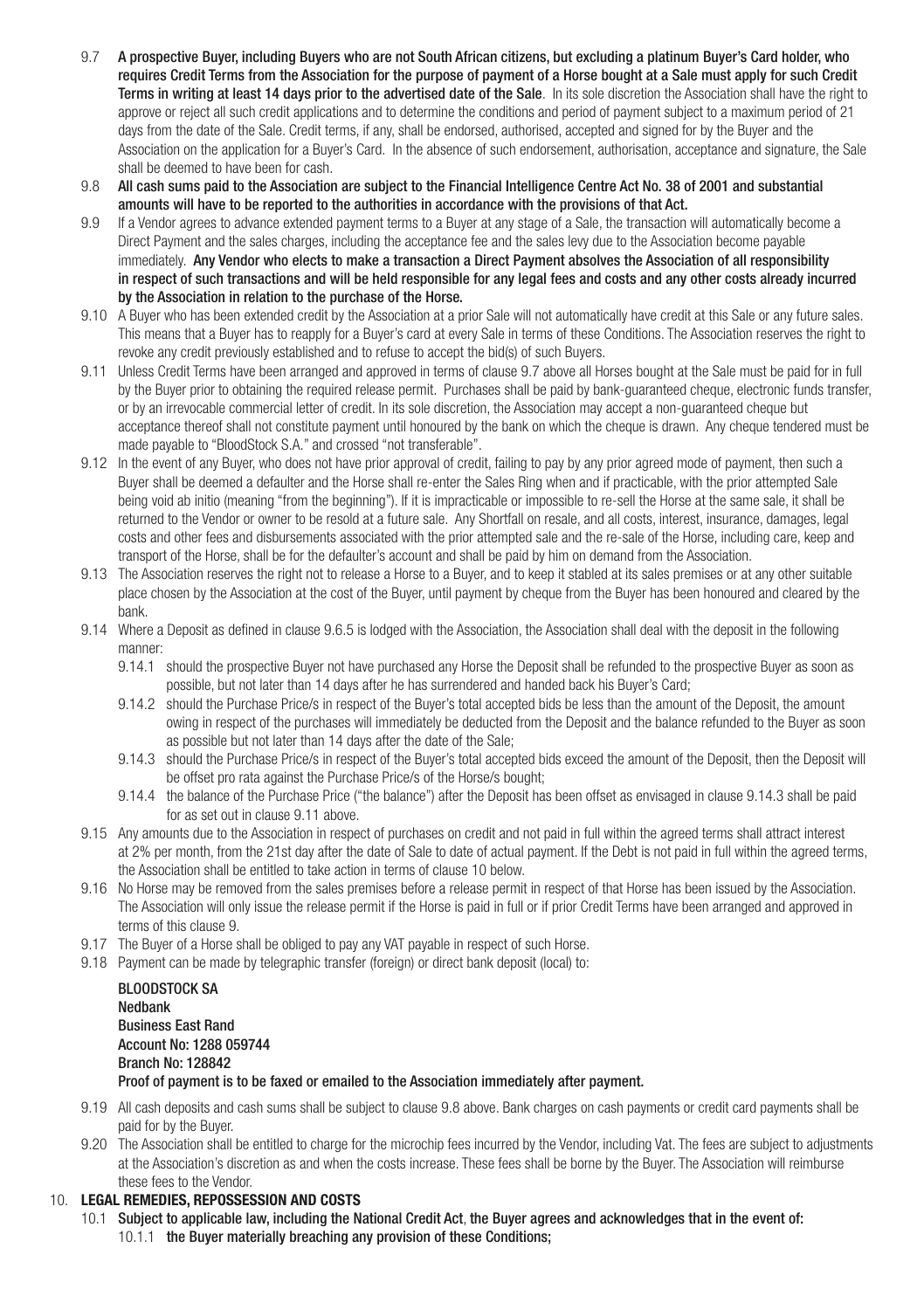- 10.1.2 the Buyer failing to pay the Debt in full within the agreed terms for payment, which includes failing to make payment for any Horse within 21 days from the date of the Sale;
- 10.1.3 the Buyer dying;
- 10.1.4 the Buyer's estate being placed under any order of provisional or final sequestration, provisional or final winding-up or in the event that the Buyer is placed under liquidation or supervision and/or is subject to business rescue proceedings, as the case may be; then and in that event the Association shall, without notice and without detracting from any other remedies which may be available to it:
- 10.1.5 be entitled to summarily cancel the Sale of any Horse to the Buyer (in respect of which monies are owing by the Buyer) and to take the action in clause 10.2 to repossess such Horse from anyone in possession of it ("the Repossessed Horse"); or
- 10.1.6 to claim specific performance of all the Buyer's obligations whether or not such obligations would otherwise then have fallen due for performance; in either event without prejudice to the Association's right to claim and recover damages for breach of contract.
- 10.2 The Association shall be entitled to immediately apply for and obtain a repossession order from a court of competent jurisdiction. All costs and expenses occasioned by such repossession shall be recoverable by the Association from the Buyer on demand, on an attorney and own client scale, or on the scale prescribed by the National Credit Act, if applicable.
- 10.3 Where any person claims to have a lien over any Horse in respect of which the Purchase Price has not been paid, the Association has the right to settle such lien as it deems fit to recover possession of the Horse. Any monies paid in discharge of any lien shall form part of the Debt which the Association shall be entitled to recover from the Buyer in addition to any other amounts which may be payable.
- 10.4 If after repossession the Vendor elects to keep the Horse or elects to buy it in at a subsequent Sale, or resells it privately at any stage, he absolves the Association of all further responsibility and claims in respect of such Horse and its sale. The Vendor will remain liable to pay the Association its levies as if the Sale had not been cancelled.
- 10.5 Notwithstanding the cancellation of the Sale by the Association, the Association shall be entitled to retain:
	- 10.5.1 any sums paid by the Buyer in respect of the Debt; and/or
	- 10.5.2 the Deposit or any portion thereof which was offset against the Purchase Price; in reduction of damages, if any, which may be suffered by the Association and/or the original Vendor by reason of the breach by the Buyer and the resultant cancellation of the agreement of Sale.
- 10.6 Should the Association elect to cancel the Sale and repossess the Horse sold, the Association shall be entitled, but not obliged, to attempt to re-sell the Repossessed Horse at any future Sale. If the Repossessed Horse is sold, then the Purchase Price, if and when paid in full, shall be used in reduction of the Shortfall, if any, which may have resulted by reason of the breach by the Buyer and the resultant cancellation of the agreement of Sale. The Association shall also be entitled to resell any Horse in respect of which the Buyer cannot be found or traced.
- 10.7 If the Sale is cancelled, whether the Horse is resold or not, the defaulting Buyer agrees to pay all costs which arise from the cancellation, which include but are not limited to transport and keep costs, veterinary fees, insurance, legal costs on the attorney and own client scale. loss of interest and loss of income (e.g. sales levy), on the Purchase Price in respect of such Horse.
- 10.8 Any Shortfall remaining after the resale shall be made good by the defaulting Buyer on demand from the Association. Under no circumstances shall the Association be liable to the Vendor for the Shortfall.
- 10.9 In the event of a Surplus arising from the resale, the Surplus shall then be applied to the settlement of sales levies from the original Sale and any other costs and charges including insurance premiums, the cost of transporting, maintaining and stabling the Horse, any monies paid by the Association in discharge of any lien over a Horse in terms of clause 10.3, legal fees and legal costs, interest on the original Purchase Price from the date of Sale to the date of actual payment, and any other costs arising from the repossession of the Horse. Where there is any Surplus remaining after these costs are settled, the Association shall in its sole discretion be entitled to determine how such Surplus will be applied or utilised.
- 10.10 If the Sale is cancelled and a Horse repossessed and sold at a future sale of the Association, the levies in respect of the original Sale will be cancelled and claimed from the defaulting Buyer. New levies will be raised on the future Sale.
- 10.11 Neither the Association, nor the auctioneer, shall have any liability to either the Vendor or the Buyer in consequence of any act or omission, breach or default on the part of either or both of them, including but not limited to any administrative or technical error or malfunction.
- 10.12 Forty-five days after the Sale any remaining Debt, which includes interest, insurance costs and any other amount which may be due and payable to the Association, will be handed over to attorneys for collection on behalf of the Association. In the event of the Association instructing attorneys, for whatever reason, to (including but not limited to): collect any amount owing to the Association, obtain a repossession order, and/or to draft any agreement to secure the Association's rights, the Buyer agrees to pay all the costs of the Association on the scale as between attorney and own client, whether or not summons is actually issued or on the scale prescribed by the National Credit Act, if applicable.
- 10.13 The Parties consent to the jurisdiction of the Magistrate's Court in terms of section 45 of the Magistrate's Court Act No. 32 of 1944 (as amended) having jurisdiction under section 28 of the said Act, notwithstanding that the claim by the Association exceeds the normal jurisdiction of the Magistrate's Court as to amount. The Association shall, in its discretion, be entitled to proceed against the Buyer and/or the Vendor in any other court of competent jurisdiction notwithstanding the aforegoing.
- 10.14 No relaxation or indulgence granted to the Buyer or the Vendor by the Association at any time shall be deemed to be a waiver of any of the Association's rights in terms hereof, and such relaxation or indulgence shall not be deemed a novation of any of the terms and conditions set out herein or create any estoppel against the Association. For the sake of clarity "estoppel" refers to the principle that where a person by his words or conduct wilfully causes another to believe the existence of a state of things and induces him to act in that belief, so as to alter his own previous position, to his detriment, the former is precluded from averring against the latter a different state of things as existing at the same time. For the sake of clarity "novation" takes place as the result of an agreement between the parties substituting a new obligation for an existing one.
- 10.15 Should a dispute arise regarding the purchase of a Horse, the Buyer shall be obliged, if required to do so by the Association, to return the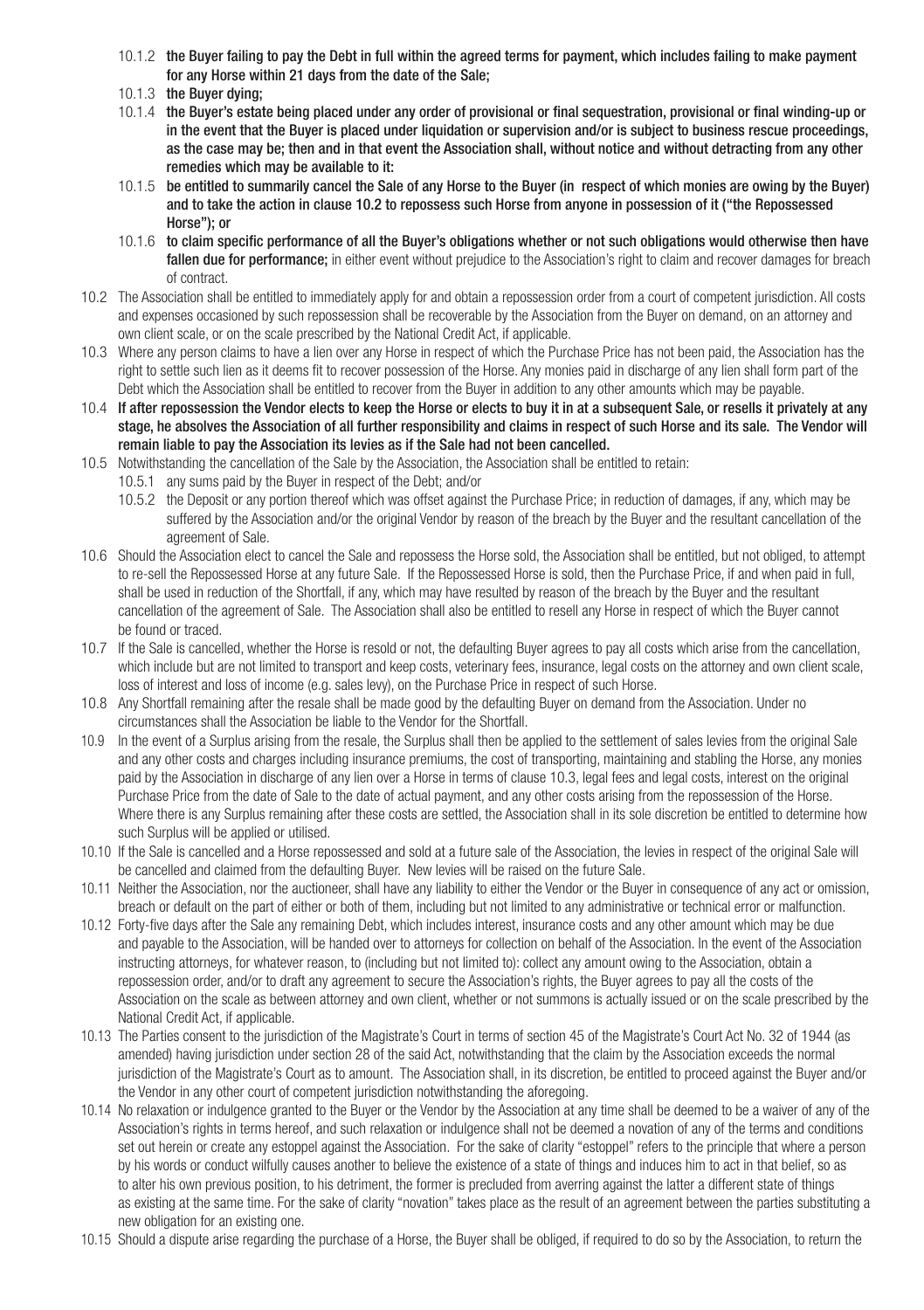Horse at his own expense to a party nominated by the Association. The nominated party shall maintain the Horse until the dispute has been resolved on condition that the Buyer shall be liable for the costs of stabling and maintaining the Horse, which amounts he shall pay to the nominated party on demand.

- 10.16 No right of set-off between a Buyer and a Vendor shall be valid or recognised by the Association. The Association shall be entitled to set off against any money due by the Association to any Buyer or Vendor, any amount due to the Association or payable to the Association by such Vendor or Buyer, irrespective of whether or not the amount be disputed by the Buyer or the Vendor.
- 10.17 The Association shall be entitled to appropriate and deduct from any monies held or received by it from any source on behalf of the Vendor, such amounts as may be necessary to cover any levies, fees, costs, repayment in terms of clause 14 below or any other monies owing to it by the Vendor.
- 10.18 No Buyer who has materially breached any condition contained in these Conditions shall be entitled to a Buyer's Card at future sales of the Association.
- 10.19 A certificate under the hand of the Association or the Chief Executive Officer ("C.E.O.") of the Association (whose appointment need not be proved) as to any amounts due and owing by the Buyer or the Vendor in terms of these Conditions shall constitute prima facie proof of the matters therein stated for all purposes including, without limitation, summary judgement, default judgement and provisional sentence proceedings.

## 11. **AGENTS**

- 11.1 Any person acting as an agent on behalf of a principal:
	- 11.1.1 Shall, if he is buying as an authorised agent on behalf of a principle, ensure that his or her principal has completed and signed an Authorisation of Agent form and that this form has been submitted to the Association prior to the Sale;
	- 11.1.2 shall ensure that a Buyer's Card application in the name of the principal has been completed and signed by the principal and submitted to the Association prior to the Sale;
	- 11.1.3 may be required, prior to his participation in the Sale, to establish to the satisfaction of the Association, his authority to so act and to furnish the Association with the necessary documentation in substantiation thereof;
	- 11.1.4 shall, if he is the Buyer, disclose the name and address of his principal if so requested by the Association;
	- 11.1.5 shall, if he is the Vendor, disclose full contact details including the name and address of his principal when entering Horses for the Sale, if so requested by the Association;
	- 11.1.6 shall be jointly and severally liable to the Association for the timeous fulfilment of all the obligations of his principal in terms of the Conditions, renouncing the benefits of division and excussion. An Agent shall be so liable even if he fails to disclose the information as required by clauses 11.1.1 to clause 11.1.5 above inclusive. For the sake of clarity by renouncing the benefits of division, the agent renounces the defence that liability must be divided among the sureties and that each one can only be sued for his pro rata share. By renouncing the benefits of excussion, the agent renounces the defence that may be taken by a surety in order to oblige the creditor first to proceed and levy execution against the principal debtor before any action may proceed against the surety.
- 11.2 No person acting as an agent and buying in his own name on behalf of a principal will be released from his responsibility to pay the Debt owing to the Association on account of his inability to secure payment from his principal or his principal defaulting in making payment.
- 11.3 When an agent discloses his principal after purchasing a Horse, there shall be no obligation whatsoever on the Association to invoice his principal and collect the Debt from such principal. If the invoice is sent to the principal, who defaults in paying the Debt, the responsibility for payment remains with the agent who has purchased the Horse in the Sales Ring, whose Buyer's Card was used and who signed for the purchase on the vendor roll.
- 11.4 No person, with a valid Buyer's Card, who allows another person without a Buyer's Card, to use his card to purchase Horses and sign for the Horses, will be released from his responsibility to pay the Debt owing to the Association on account of his inability to secure payment from such Buyer.
- 11.5 Notwithstanding anything to the contrary contained in these Conditions, any person acting on behalf of another, shall be deemed to have full legal capacity to do so.
- 11.6 By entering a Horse for Sale, a Vendor shall be deemed to have irrevocably authorised the Association to dispose of the Horse concerned on behalf of the Vendor or owner in terms of these Conditions.
- 12. **LEVY**
	- 12.1 Subject to the remaining provisions of this clause 12, the Vendor shall be liable to pay the Association the following levies: A sales levy at a rate of 8% plus VAT. A compulsory reserve commission of 5% plus VAT shall apply to the sale. The levy for non-members of the Association is 10% plus VAT.
	- 12.2 Acceptance of a Horse for sale shall, notwithstanding the provisions of clause 3.3 above, be deemed to have occurred upon the acceptance by the Association of details relating to such Horse for its sales catalogue.
	- 12.3 Levies as per 12.1 shall be payable on the price realised if the Horse is sold by auction or private treaty by the Association, the Vendor, his agent or representative at any time during the period commencing upon acceptance of the Horse and concluding 60 days after the Sale has been held or the date upon which the Sale has been advertised to be held.
	- 12.4 If any Horse is entered for the Sale and accepted by the Association and such Horse is then subsequently sold by the Vendor by private treaty or any other arrangement at any time before the Sale, the Vendor, his agent or representative must immediately inform the Association of this fact and must, at the same time, withdraw the Horse from the Sale. Such Horse may not, under any circumstance, be allowed to go through the Association's Sales Ring.
	- 12.5 Any Vendor, wishing to put a reserve price on a Horse, must complete, in writing, the Association's official reserve price form and submit the form to the Association before the Horse enters into the Sales Ring. No verbal instructions to the Auctioneer or any rostrum team member regarding the reserve price will be accepted or permitted. In the absence of an official reserve price, the particular Lot will be considered on the market and will be sold to the highest bidder. The Auctioneer and/or the rostrum team will not accept any form of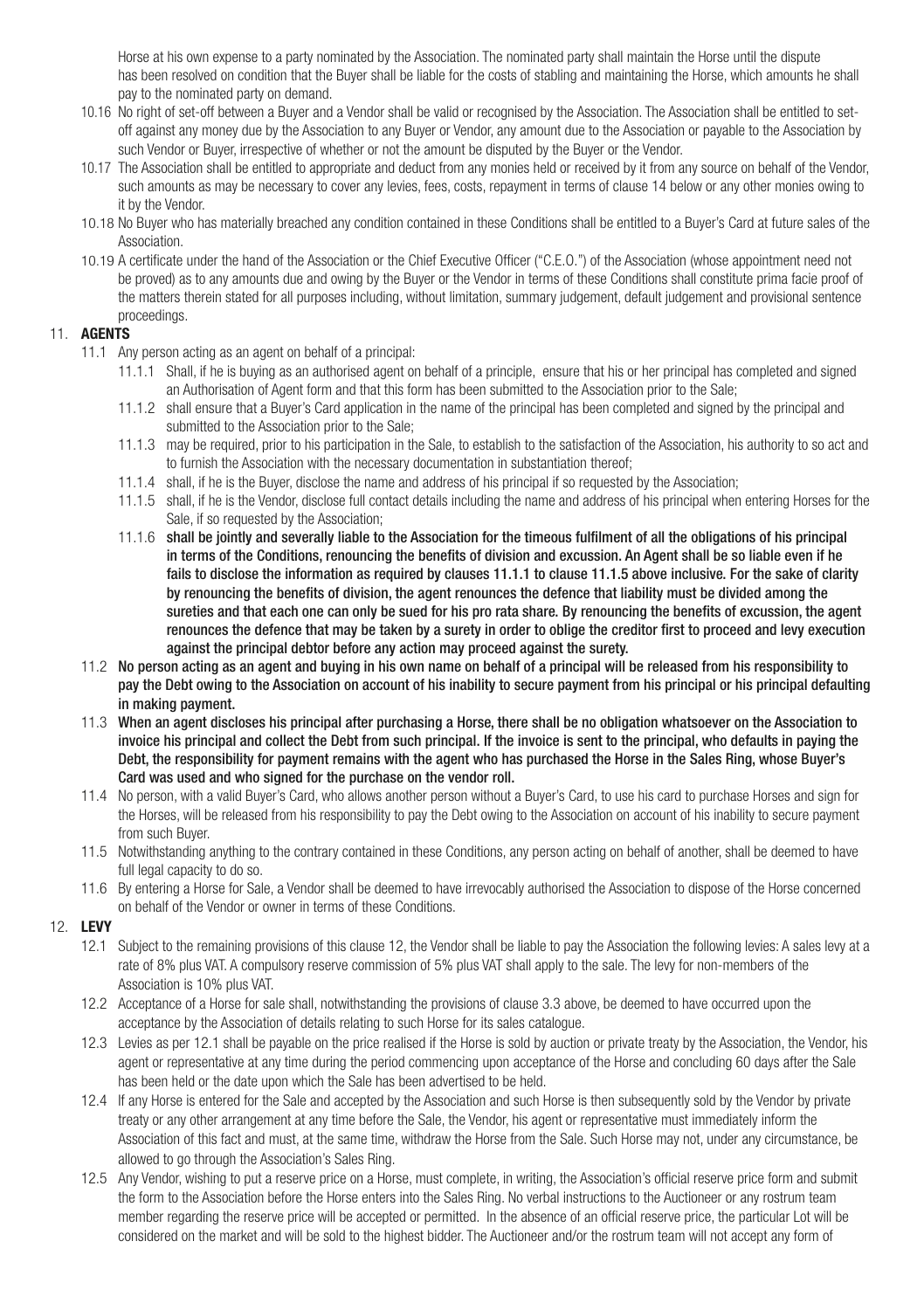selling price instructions from a Vendor regarding Horses with no official reserve prices nor will it be permitted.

- 12.6 If an unsold Horse is sold privately after the Sale, levies as per 12.1 will apply.
- 12.7 If a Horse is withdrawn from the Sale, for any reason whatsoever, except if a veterinary certificate certifying that the Horse is unfit for Sale due to injury or illness is produced, the Vendor undertakes to pay the Association a levy as per clause 12.1, calculated on the average price realised in the particular category for which the Horse was entered. Such veterinary certificates must be lodged with the Auctioneer or the Association prior to commencement of the Sale. A certificate lodged after the closure of the Sale, will not be considered and all levies will be due and payable.
- 12.8 The Association reserves the right to send a vet approved by it to the premises where the Horse is being kept or stabled, to inspect the Horse to confirm and satisfy itself as to the validity of the certificate referred to in clause 12.9 above.
- 12.9 The minimum price that will be accepted for any Horse at the Sale shall be R15,000 excluding VAT.
- 12.10 Entry and acceptance fees are payable prior to the auction sale.
- 12.11 A Sales race levy of R3,450 (R3,000 + R450 VAT) will be raised against every horse that has passed through the sales ring (sold and unsold) to fund the Sales Race. This levy will be deducted from sales proceeds of the Vendor. The sales race levy payable by the buyer will be R5,750 (R5,000 + R750 VAT).

#### 13. **RIGHTS AND OBLIGATIONS OF A VENDOR**

- 13.1 The Vendor of a Horse shall be entitled to receive from the Association, on the 35th day after the last day of the Sale, payment of the Purchase Price realised, less levies and other charges deductible in terms of these Conditions; provided that the Association shall be entitled, in its sole discretion, to withhold payment:
	- 13.1.1 in the event of the Vendor being in breach of these Conditions;
	- 13.1.2 in the event of the Vendor, acting as an agent, having failed to comply with clause 11.1; or
	- 13.1.3 until the Association has received payment from the Buyer; or
	- 13.1.4 until, where applicable, the payment has been cleared by the relevant bank or other financial institution.
- 13.2 The Association shall be entitled to deduct, in addition to the amounts referred to in clause 13.1, from the proceeds of the Sale of any of the Vendor's Horses which have been entered, whether the Vendor is acting as a principal, as an agent, or as a partner any amounts which may be due to the Association by the Vendor, any of his principals, or any of his partners.
- 13.3 The Association will pay out the proceeds from the Sale only to the Vendor or his duly authorised representative who has entered the Horse on the Sale, unless such Vendor or his duly authorised representative gives the Association written instructions to do otherwise. The Association will not accept instructions from anybody else in this regard.
- 13.4 The Association shall be entitled to pay any amount which is due to the Vendor directly into the bank account nominated by the Vendor on the prescribed form.
- 13.5 If a Vendor, contrary to the provisions of clause 9.13 and clause 9.16 above permits the removal of the Horse after the Sale, the Association shall not be obliged to collect the Purchase Price in respect of the Horse; however the Vendor shall nevertheless remain liable for the payment, on demand, of all levies and other amounts provided for in these Conditions.
- 13.6 Notwithstanding anything contained herein, it is the intention of the Association and the Vendor that the Association shall, immediately following upon the Sale until such time as payment of the Debt has been made by the Buyer, be entitled to exercise in its own name all the rights of ownership in respect of the Horse sold. For the purposes of the aforegoing the Vendor, as owner or duly authorised agent of the owner:
	- 13.6.1 hereby irrevocably authorises the Association to exercise all status, rights and powers that the owner may exercise, including, but not limited to the protection and enforcement of ownership, the right to complete and sign any change of ownership form and the right to institute any legal proceedings regarding the repossession of and/or payment for the Horse;
	- 13.6.2 cedes to the Association all rights, title and interest in and to all remedies that the Vendor may have in law against the Buyer in respect of the Sale of the Horse in question.
- 13.7 No Horse entered for Sale shall be sold privately prior to the auction without the Association's prior written consent. In the event of any prior Sale, the Association shall be entitled to its full levy and fees as if the Lot was sold under the hammer, and the Vendor shall provide the Association with full details of any such Sale.
- 13.8 The Vendor warrants that he has the necessary title to sell the Horse.
- 13.9 Under no circumstances shall any part or all of the Purchase Price of a Horse be paid directly to a Vendor by the Buyer, unless otherwise agreed to, in writing, by the Association.
- 13.10 It is the Association's intention to collect the entire Debt from the Buyer. If, however, it is unable to do so within 6 months from the date of Sale, having implemented all reasonable collection steps available to it, the Association shall be absolved in all respects by the Vendor to collect the Debt still outstanding at the time. The Association may then elect to cede its rights associated with the Debt to the Vendor. The Association will not be liable for any losses or costs incurred by the Vendor on account of the Association having been unable to collect the Debt in full or in part.
- 13.11 If the Vendor agrees to extend any Credit Terms to the Buyer beyond the period already extended by the Association, if any, then the Association shall be under no obligation whatsoever to the Vendor as to the collection and payment of the Purchase Price. In any such case the Vendor shall remain fully responsible for the due payment of all levies, fees and monies owing to the Association in connection with the auction and sale of the Horse, whether or not the Buyer has paid either the Association or the Vendor directly.
- 13.12 The NHRA registration and cost of registration of all foals is always the sole responsibility of the breeder of such foals.
- 13.13 Where covering fees of mares and/or the NHRA registration fees of foals sold at foot and weanlings are outstanding in respect of such animals having been sold by the Association, the Association will only pay out the proceeds of such sales to the Vendor once the outstanding matters have been resolved.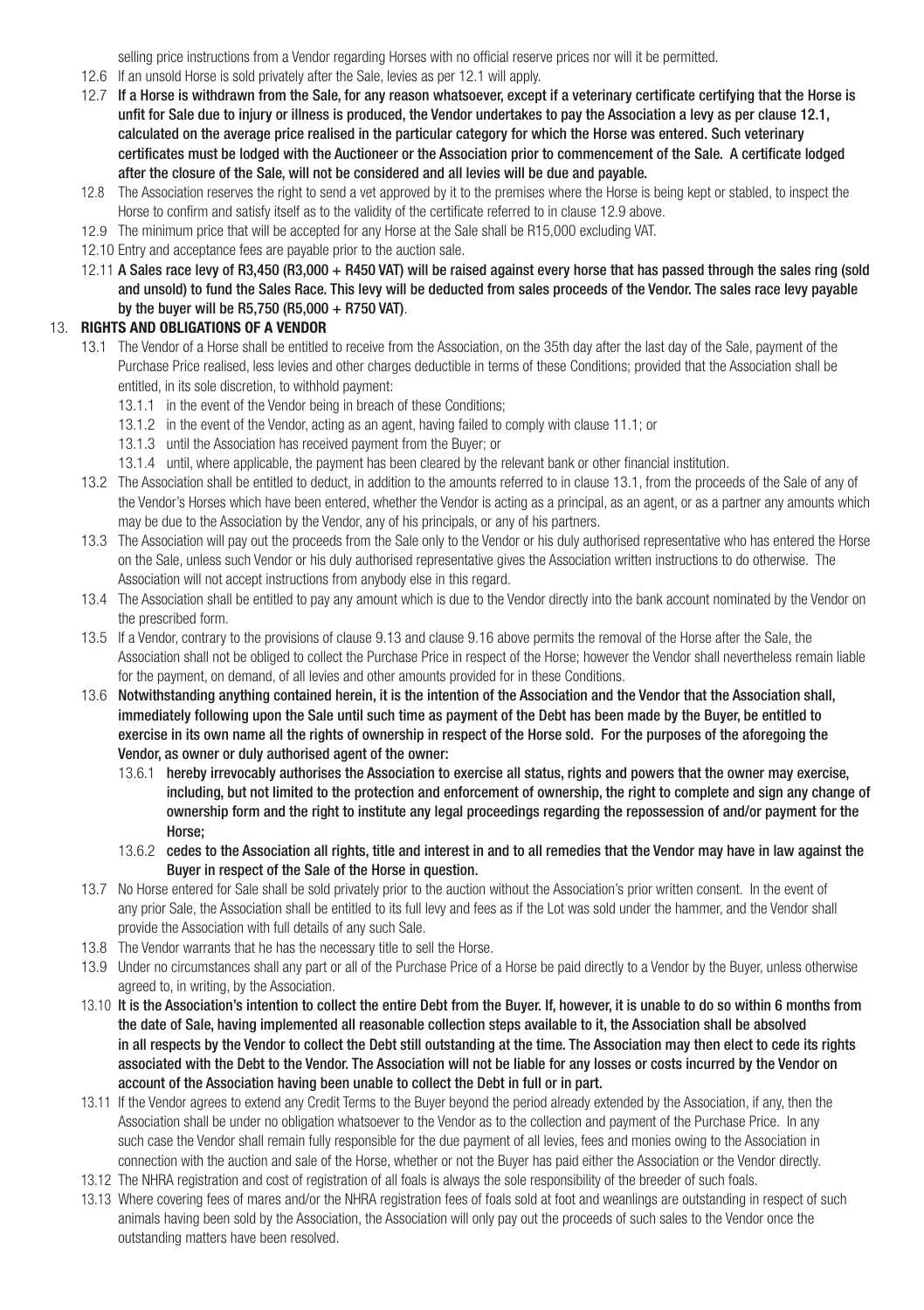- 13.14 All in-foal mares not subject to a live foal guarantee must be accompanied by the relevant covering certificate to the sale venue. The Vendor is to deliver such certificates to the Association on arrival at the sale venue.
- 13.15 The Association reserves the right to withhold payment from the proceeds of the Vendor of live foal fees until such time as the relevant covering certificates are submitted to the Association.
- 13.16 Live foal fees, stallion covering fees and/or any other relevant fees/charges remain the responsibility of the Vendor and may not be transferred to the Buyer.
- 13.17 The Vendor acknowledges that the Association shall not be liable for any loss incurred by the Vendor as a result of a breach by the Buyer of these Conditions. In addition, the Association shall not be liable for any loss or damages sustained by the Vendor as a direct or indirect result of the Association's omission or refusal, for whatever reason, to enforce any of its or the Vendor's rights in terms of these Conditions, or as a result of granting the Buyer credit facilities.
- 13.18 A Vendor, either directly or through the Auctioneer or an agent shall be entitled to bid for and to buy-in his own Horse at the Sale on condition that such Vendor has notified the Association and the Auctioneer has announced, prior to the commencement of the sale, that the Sale is subject to a right to bid by or on behalf of the Vendor. This clause constitutes a notice for purposes of section 45 of the Consumer Protection Act 68 of 2008 that this sale is subject to a right to bid by or on behalf of the Vendor.
- 13.19 No Buyer shall be entitled to cancel any Sale in the event that the Vendor exercises his entitlement to bid as provided for in clause 13.18.
- 13.20 The Vendor shall at their own cost and risk, deliver the horse to the auction venue, provide sufficient staff to care for and handle the horse prior to and during the auction. The association shall free of charge, provide reasonably secure and safe stabling and bedding facilities for each horse and the same is used at the risk of the Vendor. The association is not liable to the vendor for, and the vendor indemnifies the association against any claims in relation to, any loss, damages or costs suffered as a consequence of the vendor's use of such facilities.

#### 14. **REPAYMENT BY THE VENDOR**

Notwithstanding anything contained in these Conditions, the Vendor undertakes to repay to the Association upon demand, any amounts paid by the Association to the Vendor if the Association is unable, for any reason, to recover the Debt or any portion thereof payable by the Buyer, within a period of 6 months of the date of Sale.

#### 15. **THE ASSOCIATION TO ACT AS AGENT**

- 15.1 The Buyer and the Vendor acknowledge and agree that, save as is otherwise provided for in these Conditions, the Association acted at all times as an agent only. Accordingly, any remedy which the Buyer may have in law shall lie against the Vendor and any remedy which the Vendor may have in law shall lie against the Buyer; provided that nothing contained in this clause shall affect any of the Association's rights in terms of these Conditions.
- 15.2 Each of the Vendor and the Buyer, for the purpose of enabling and permitting the Association to give full force and effect to these Conditions, hereby irrevocably appoint the Association to be their attorney, with full power to the Association to execute on their behalf any necessary documents, to give all necessary instructions, and to do all such other acts and things as may be necessary.

#### 16. **THE ASSOCIATION NOT LIABLE FOR ANY LOSS OR DAMAGE**

- 16.1 Save and except where the Association and/or the Auctioneer may be held liable in terms of section 61 of the Consumer Protection Act:
	- 16.1.1 no person who attends a sale or who is present on any property under the control of the Association, shall have any claim of any nature whatsoever and however arising, now or in the future, (including, but not limited to the aforegoing, any claims for damage to or loss or destruction of any Horse or other property or death or injury to such person) against the Association or the Auctioneer arising out of any cause whatsoever;
	- 16.1.2 neither the Association nor the Auctioneer shall be responsible for any damage, loss or injury caused by or to any Horse entered for the Sale, while such Horse is under the control or supervision of the Association or the Auctioneer.

#### 17. **RIGHT OF ADMISSION**

- 17.1 The Association retains the right to prohibit the entry to the premises at which the Sale is conducted of any Horse which is suspected to be suffering from an infectious or contagious disease and/or does not have the necessary veterinary proof of inoculation/vaccination that may be required at any time by law, the Association and/or the NHRA.
- 17.2 The Association reserves the right to refuse entry to the premises at which the Sale is conducted of any Horse not registered or for which an up-to-date passport, as provided for in the rules of the NHRA, has not been lodged with the Association prior to or on arrival of the Horse.
- 17.3 The Association reserves the right, but is not obligated, to examine any or all Horses entering or stabled within the Association's sales premises and to withdraw any Horse before or during any Sale without giving any reason therefor.
- 17.4 The Association shall be entitled, in its absolute discretion and at the expense of the Vendor or the Buyer (as the case may be) to engage a veterinary surgeon to inspect and/or treat any Horse whilst such Horse is on or at any sales premises used by the Association during a Sale and if deemed necessary, to have such Horse removed off/from such Sales premises.
- 17.5 The Association reserves the right to refuse entry into the Sales Ring of any Horse for which the entry fee has not been paid on time as prescribed by the Association on its official entry form for each Sale.
- 17.6 The Association reserves the right of admission and retains the right to prohibit entry to any premises under its control of any person, vehicle and/or animal whatsoever and shall be entitled at any stage to require any person, vehicle and/or animal to vacate with immediate effect any premises under its control.

### 18. **NO VARIATION OR ALTERATION EXCEPT IN WRITING**

- 18.1 These Conditions, as amended by the Association from time to time, shall apply to all sales conducted by the Association and the Auctioneer. No variation, alteration or cancellation of these Conditions shall be of any force and effect unless reduced to writing and signed by the C.E.O. of the Association.
- 18.2 If one or more of the provisions or part of a provision in these Conditions is or becomes unenforceable or invalid, the remaining provisions or part thereof shall not be affected, but shall remain in full force and effect to the fullest extent permitted by law.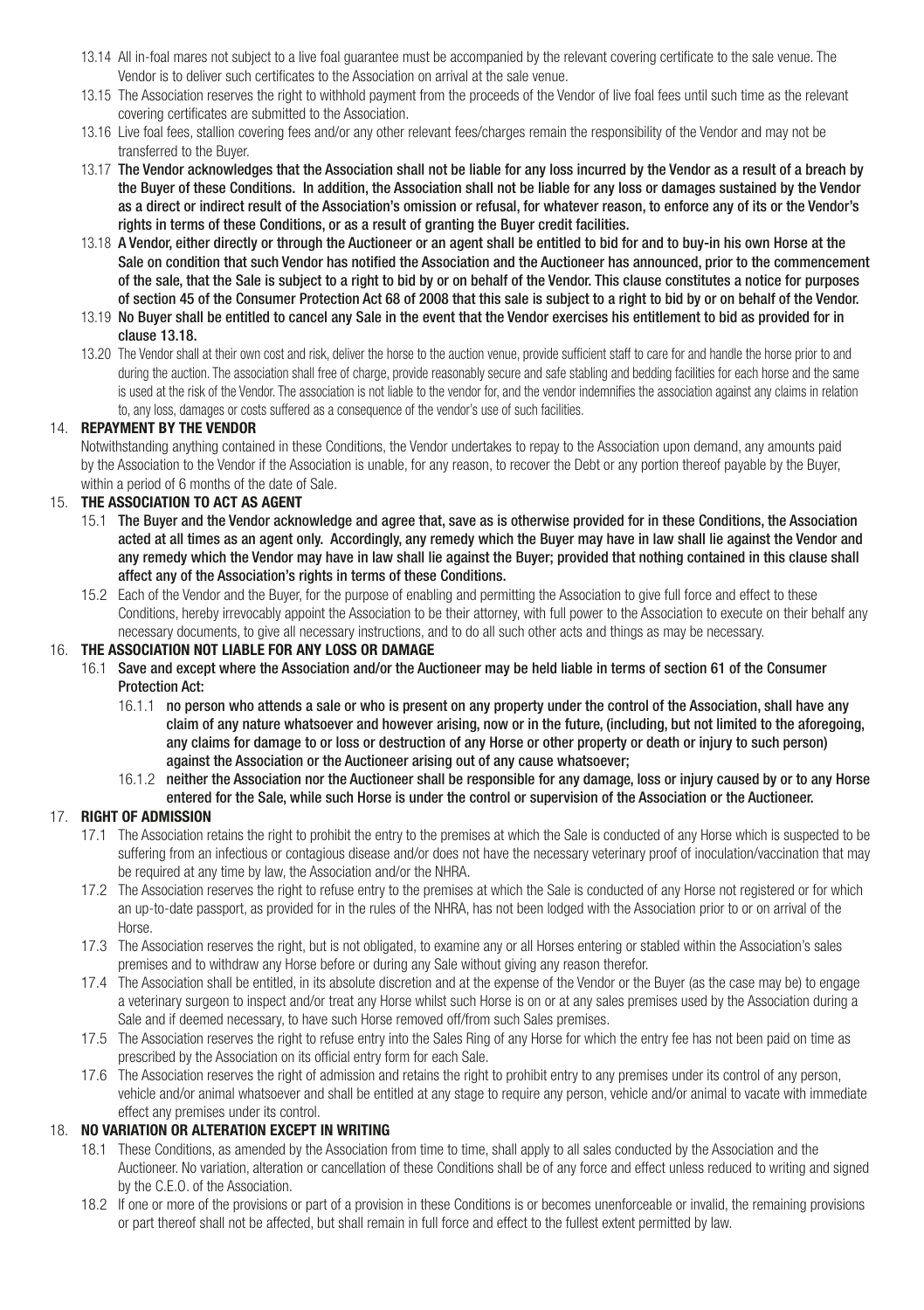## 19. **COPYRIGHT AND CATALOGUE**

- 19.1 The copyright to these Conditions, and to the information contained in the sales catalogue, including information pertaining to pedigrees and performance of horses, rests solely in the Association. No part of the work covered by this copyright may be reproduced in any form or by any means whatsoever without the written permission of the Association.
- 19.2 The accuracy of all information in the catalogue is the sole responsibility of the Vendor, who shall have the duty to examine the catalogue in respect of horses consigned by him prior to the Sale and to report any corrections and inaccuracies to the Auctioneer to enable the Auctioneer to make an appropriate announcement at the time of the Sale.
- 19.3 All information so listed is as represented by the Vendor to whom only the Buyer shall look for redress in case of errors or omissions. Any such errors or omissions must be reported to the Vendor by the Buyer, in writing within 14 days from date of the Sale to be of any force and/or effect.

#### 20. **REPOSITORY FOR DIGITAL RADIOGRAPHIC IMAGES**

- 20.1 The Repository Terms, Conditions and Procedures, which relate to information lodged and viewed in the Repository, are attached hereto as Appendix 2, and are available by printable web-page on the Association's website (www.tba.co.za) and from the Association's sales premises at corner of Rand Airport Rd and Van Riebeek Rd, Germiston, Gauteng Province. The Repository Terms and Conditions form part of these Conditions.
- 20.2 The Repository may only be used by Vendors, Buyers and their authorized agents in accordance with the Repository Terms, Conditions and Procedures. Vendors, Buyers and their authorized agents hereby agree to be bound by the same in all respects.
- 20.3 Where the Vendor or agent of the Vendor has lodged material or information relating to a Lot in the Repository, the Vendor warrants to the Association that the material and information is in all respects valid, complete (as to compliance with the specifications and requirements set out in the Repository Terms, Conditions and Procedures), accurate and authentic as at the date it is lodged. Further, if the Association determines, in its sole discretion, that a Vendor has deliberately and knowingly either placed incorrect information in, or omitted material information from, the Repository which is deemed to be materially misleading regarding the condition of the Horse, the Association may elect, in its sole discretion, to impose sanctions against such Vendor which may include, without limitation, prohibiting such Vendor from selling horses at future sales conducted by the Association.
- 20.4 Buyers and/or their authorised agents who fail to inspect for any reason material or information placed in the Repository in respect of any Lot, do so at their own risk.
- 20.5 The Repository exists for the purpose of facilitating inspection by Buyers of bloodstock for sale which they may be interested in buying. The Repository and its operation shall not otherwise change any of these Conditions, which shall continue to be binding on all parties and does not create any additional express or implied warranties or assurances.
- 20.6 The Association does not review the material or information in the Repository and gives no warranty, guarantee or assurance of any kind in respect of the validity, completeness, accuracy or authenticity of the material or information all of which is the sole responsibility of the Vendor. Knowledge of the Repository information therefore shall not be imputed to the Association and/or the Auctioneer.
- 20.7 If the Buyer alleges a breach of clause 20.3 then the Vendor and the Buyer must resolve their respective rights and liabilities amongst themselves and the Association shall have no responsibility in relation thereto and will not become involved.
- 20.8 Each Buyer, as per these Conditions and elsewhere, accepts that any Horse is purchased with all faults and defects, irrespective of whether patent or latent, except those covered by the limited warranties expressed in these Conditions.
- 20.9 All items and information placed by the Vendor, or his agent, in the Repository are the sole property of the Vendor and the Vendor shall have the right to receive all such material back at the end of the Sale. However, the Association reserves the right and may elect to hold such items back in the event a dispute arises and may only return the items to the Vendor upon the resolution of the dispute. Further, the Association may permit the Buyer to receive such items only if the Vendor has agreed so in writing.
- 20.10 In the event of the Vendor failing to collect the items contained in the Repository within thirty (30) days after the end of the Sale, the Association is entitled to destroy or dispose of the items at its sole discretion and the Association shall be held harmless by the Vendor for any losses, expenses or liabilities incurred by the Vendor and/or his agent or principal as a result of the disposal of the said items.

#### **APPENDIX 1**

### **REPOSITORY FOR DIGITAL RADIOGRAPHIC IMAGES ("DRI'S") – TERMS, CONDITIONS AND PROCEDURES BINDING UPON VENDORS AND BUYERS**

## 1. **INTRODUCTION**:

- 1.1 The Association has established a Repository where Vendors may deposit DRI's for inspection by prospective Buyers' registered veterinarians. The lodging and inspection of DRI's, and access to the Repository are subject to these Repository Conditions and the Conditions of Sale and Purchase.
- 1.2 The use of the Repository is voluntary and is also recommended for use by veterinarians familiar with interpretation of equine DRI's. It is designed to assist Buyers via their registered veterinarians in assessing Lots of interest to them. The Association has determined that access to DRI's will be restricted to Veterinarians registered with the S.A. Veterinary Council.
- 1.3 Immediately upon the fall of the hammer, access to DRI's within the repository will be restricted to the Vendor of that Lot sold. DRI's of unsold horses may be viewed after the fall of the hammer, but only with the written permission of the Vendor.
- 1.4 Words or terms, where not defined in these Repository Conditions, will be deemed to have the meanings attributed to them in the Conditions of Sale and Purchase.
- 1.5 Repository Conditions include a minimum of 34 DRI's taken strictly in accordance with the specifications detailed in the minimum requirements list below and marked "A" & "B". The Association will supply computer equipment for the purpose of viewing DRI's.
- 1.6 Sufficient computer stations will be available so that veterinarians can view and report on a particular horse in a timely manner for Buyers' requirements.
- 1.7 All images must be submitted in DICOM format to ensure the integrity of the veterinary medical record.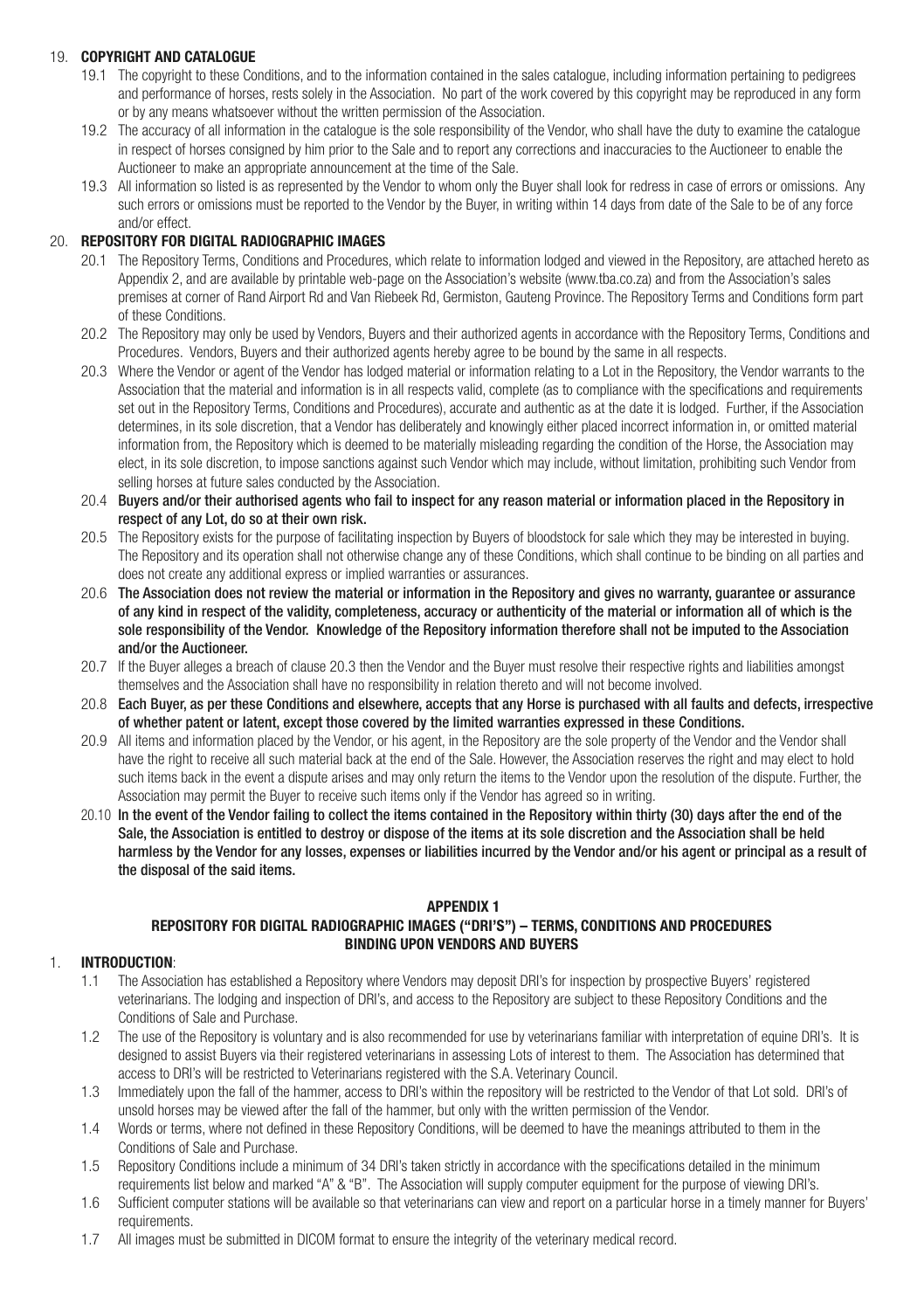# 2. **REPOSITORY LOCATION**:

The Repository's location will be signposted at the venue.

3. **HOURS OF OPERATION OF THE REPOSITORY**:

The hours of operation will be advertised at the Repository and are subject to change as required.

## 4. **DRI'S TO BE ACCEPTED TO THE REPOSITORY**:

- 4.1 The DRI's may be submitted to the Repository during times indicated in 3 above. A minimum of 34 DRI's taken strictly in accordance with the specifications detailed in the minimum requirements list attached and marked "A" must be submitted.<br>4.2 DBI's should be delivered to the Benository at the location referred to in point 2 above, at which time the
- DRI's should be delivered to the Repository at the location referred to in point 2 above, at which time the depositor must sign the deposit form.

# 5. **OBLIGATIONS OF VENDORS**:

- 5.1 The Vendor must deliver the DRI's to the Association at the Repository or have these delivered on his/her behalf.
- 5.2 The DRI's must have contained within the digital image of view the name of the veterinarian or clinic, date of examination, sex, Sale lot number, passport number, name and year of the Sale. In addition, the envelope or file in which the DRI's are delivered to the Repository must contain the name of the Vendor.

The Association acknowledges that the Vendor will only allow access to the DRI's to registered veterinarians.

- 5.3 Subject to the Association's right to retain possession of the DRI's for whatever reason and for so long as the Association chooses, the Association will allow the Vendor or his nominated agent, with the Association's written permission, to collect the DRI's from the Repository any time within thirty (30) days from the last day of the Sale.<br>5.4 The South African Veterinary Council advises that: "DBI's forn
- 5.4 The South African Veterinary Council advises that: "DRI's form part of a veterinarian's records and as per the Veterinary Regulations, records should be kept for a minimum of three years by the Veterinarian who took the DRI's."

### 6. **OBLIGATIONS OF BUYERS (INCLUDING THEIR AGENTS)**:

- 6.1 The Association, in its sole discretion, may require any veterinarian desiring to inspect the DRI's on behalf of their Buyer client to first sign the Repository Registration Form and Repository Sign Out Notice and Agreement.
- 6.2 No person may remove the DRI's from the Repository, or copy or reproduce or attempt to copy or reproduce the DRI's, without the prior written consent of the owner (Vendor) thereof.
- 6.3 A person registered to inspect the DRI's, may only inspect one set of DRI's at any one time.
- 6.4 Persons inspecting the DRI's shall not collaborate with or advise others who are not their client(s) (i.e. potential Buyers) when evaluating the DRI's. A veterinarian may however consult with another veterinarian in order to obtain a second opinion if needed.
- 6.5 The Repository is designed for use by registered veterinarians on behalf of their Buyer clients. Access to a Vendor's DRI's will be declined to non-veterinarians or veterinarians not registered in South Africa. Any registered veterinarian representing a Buyer will, in addition to complying with points 6.1 to 6.4 above inclusive:
	- 6.5.1 Act ethically and professionally and with due regard to the interests of the Association, Auctioneer, the Vendor and the Buyer;
	- 6.5.2 Retain as confidential for the Buyer he is representing on inspection, the information obtained from inspection of the DRI's with respect of each Lot;
	- 6.5.3 Acknowledge that the Association and the Auctioneer do not warrant the accuracy, validity, sufficiency, quality, authenticity or completeness of the DRI's.

# 7. **LEGAL NOTICE BINDING UPON ALL PARTIES INTERESTED IN THE SALE OR PURCHASE OF LOTS DURING THE THOROUGHBRED BREEDERS'**

### **ASSOCIATION'S SALES**

- 7.1 The maintenance of the Repository by the Association shall not vary, or be deemed to vary in any way any of the provisions of the Conditions of Sale and Purchase which shall continue to be binding upon all parties.
- 7.2 Each Buyer is encouraged to instruct his registered veterinarian to inspect the DRI's for each Lot and to physically inspect each Lot prior to the purchase thereof. As provided in the Conditions of Sale and Purchase, each Lot is purchased, at the fall of the hammer, with all defects and deficiencies, latent and patent, subject only to the exceptions set out in the Conditions of Sale and Purchase, or, announced prior to the auction of a Lot.

## 8. **VENDOR'S ACKNOWLEDGEMENTS AND WARRANTIES**:

- 8.1 The Vendor acknowledges that he has been informed by the Association of the opportunity to provide DRI's with respect to each Lot offered for Sale by the Vendor.<br>8.2 The Vendor warrants that the D
- The Vendor warrants that the DRI's provided to the Association will be certified as originals by a registered veterinarian and will meet all the requirements set out in this Repository Terms and Conditions.
- 8.3 The Vendor warrants that he has the right to use the DRI's and irrevocably authorizes the Association to hold the DRI's at the Repository and to release the DRI's for inspection by a prospective buyer's registered veterinarian prior to and during the Sale as provided in this Repository Terms and Conditions.
- 8.4 The Vendor acknowledges that the Association may vary, at any time, without notice, the Repository Registration Form or the Repository Sign Out Notice and Agreement.
- 8.5 The Vendor acknowledges that, until the conclusion of the Sale, once the DRI's are deposited at the Repository, the Vendor may not remove the DRI's from the Repository.

### 9. **PURCHASER'S ACKNOWLEDGMENTS AND WARRANTIES**

- 9.1 The Buyer acknowledges that the Association/Auctioneer/Vendor may, for whatever reason, refuse inspection by the Buyer or his agents of the DRI's, and, specifically acknowledges that the Association has instructed that access to the DRI's be restricted to registered veterinarians.
- 9.2 The Buyer acknowledges that it is his sole responsibility to determine the quality, authenticity, validity, sufficiency, accuracy and completeness of the DRI's and to obtain independent advice with respect thereto from a registered veterinarian.
- 9.3 The Buyer acknowledges that any Vendor may, in his absolute discretion, determine not to provide DRI's for a Lot, and, accordingly the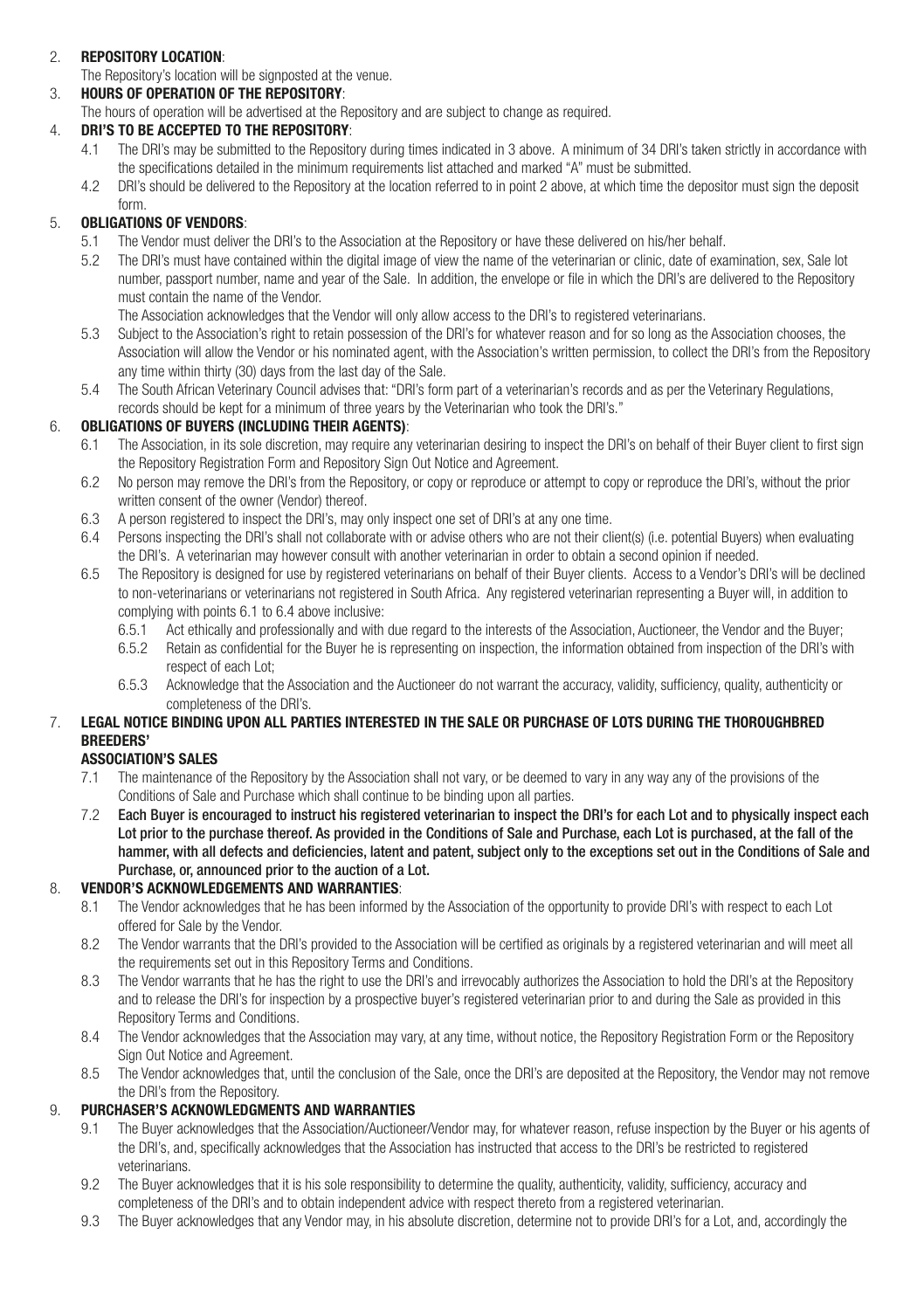Buyer will purchase such Lot with all faults and defects, if any, latent and patent, and otherwise subject to the Conditions of Sale and

Purchase.<br>9.4 The Buyer 9.4 The Buyer acknowledges that the Association may vary, at any time, without notice, the Repository Registration Form or the Repository Sign-Out Notice and Agreement.

## 10. **VENDOR'S/BUYER'S ACKNOWLEDGMENTS AND INDEMNITIES**:

- 10.1 The Vendor and the Buyer acknowledge and accept that neither the Auctioneer nor the Association will review the DRI's and therefore make no warranty or assurance of any kind concerning the authenticity, quality, validity, sufficiency, accuracy or completeness of the DRI's, the responsibility for which lies with the Vendor.
- 10.2 The Vendor and the Buyer acknowledge and accept that the depositing and inspection of the DRI's, and, the use of the Repository, will not vary or amend the terms of the Conditions of Sale and Purchase which shall continue to be binding upon the Vendor and the Buyer, nor does such deposit, inspection or use create any additional express or implied warranties upon which either the Vendor or the Buyer can rely, other than those allowed by statute or law.
- 10.3 The Vendor and the Buyer acknowledge and accept that neither the Auctioneer nor the Association will be liable for any claim, damages, liability actions, demands or losses whatsoever in the event that the DRI's are of poor quality, inaccurate, invalid, incomplete, insufficient or not authentic.
- 10.4 The Vendor and the Buyer acknowledge and accept that the Sale and purchase of a Lot is effected on the fall of the hammer pursuant to clause 3 of the Conditions of Sale and Purchase and that, subject to the Conditions of Sale and Purchase, the Buyer purchases each Lot subject to all faults and defects, latent and patent. The Vendor acknowledges and accepts that the Association will be entitled to its Sales levy and charges immediately upon the effecting of the Sale (subject to the Conditions of Sale) and the Vendor's obligation to pay the Sales levy and charges will stand notwithstanding any subsequent dispute between the Vendor and the Buyer.
- 10.5 The Vendor and the Buyer acknowledge that the Association has determined that access to the DRI's will be restricted to veterinarians licensed by the S.A. Veterinary Council.

## 11. **ASSOCIATION'S ACKNOWLEDGMENTS AND OBLIGATIONS**:

- 11.1 The Association will, at its cost, construct and make available the Repository for use by the Vendor, the Buyer and the Buyer's registered veterinarian in accordance with these Repository Terms, Conditions and Procedures.
- 11.2 The Association will make the Repository available to receive the DRI's from the Vendor, and make available the DRI's for inspection, by the Buyer's registered veterinarian subject to these Repository Terms, Conditions and Procedures and the Conditions of Sale and Purchase;
- 11.3 Subject to the Association's right to retain possession of the DRI's for whatever reason and for so long as the Association chooses and subject to clause 5.3 above, the Association will allow the Vendor or his nominated agent (with written permission), to collect the DRI's from the Repository within thirty (30) days from the last day of the Sale; after which the Association is entitled to destroy or dispose of the DRI's at its sole discretion and the Association shall be held harmless by the Vendor for any losses, expenses or liabilities incurred by the Vendor and/or his principal and/or his agent as a result of the disposal of the said DRI's.
- 11.4 The Association has requested each Vendor of a Lot to provide DRI's of each Lot in accordance with the Repository Conditions but will not be liable for any claim, damages, liability, actions, demands or losses whatsoever, from the Vendor, Buyer or any person or party by virtue of the fact that a Vendor elects not to provide DRI's with respect to any Lot.
- 11.5 The Vendor will, in accordance with the Repository Conditions, be entitled to inspect a register, kept for that purpose by the Association, of any party who has inspected the DRI's of a Lot submitted by the Vendor.
- 11.6 The Auctioneer acts as agent for the Thoroughbred Breeders' Association of S.A.

# **PART A OF APPENDIX 1**

# **MINIMUM REQUIRED DRI'S FOR REPOSITORY**

### 1. **FEET (HOOVES): (2)**

Front only, one (1) each. – Lateral to medial

## 2. **CARPUS: (6)**

Lateral/Medial Oblique (30° - 40°) (Dorsolateral 35°, to palmar medial oblique); Medial/Lateral Oblique (20° - 30°) (Dorsomedial 25°, to palmar lateral oblique); Flexed Lateral (Flexed lateral to medial).

# 3. **FETLOCK: (16)**

3.1 Front: (8)

 AP elevated 15° (Dorsal, 15° elevated, to palmar); Medial Oblique (Dorsomedial 30°, to palmar lateral oblique); Lateral Oblique (Dorsolateral 30°, to palmar medial oblique); Lateral to medial (flexed).

3.2 Hind: (8):

 AP elevated 15° (Dorsal, 15° elevated, to plantar); Medial Oblique (Dorsomedial 30°, 15° elevated to plantar lateral oblique); Lateral Oblique (Dorsolateral 30°, 15° to palmar medial oblique); Standing Lateral to medial.

Obliques should be elevated slightly to separate the sesamoid and PI interface.

## 4. **HOCK: (6)**

Medial/Lateral Oblique (or 15° PALMO) (Dorsomedial 65° to plantar lateral oblique) or (Plantaro-lateral 25° to dorsomedial oblique); Off Centre AP (Slightly Lateral) (Dorsolateral 10° to plantar medial); Lateral to Medial.

# 5. **STIFLE: (4)**

Lateral to Medial; 20° PALMO (Posterior lateral 20° to anterior medial oblique), or caudocranial (pa).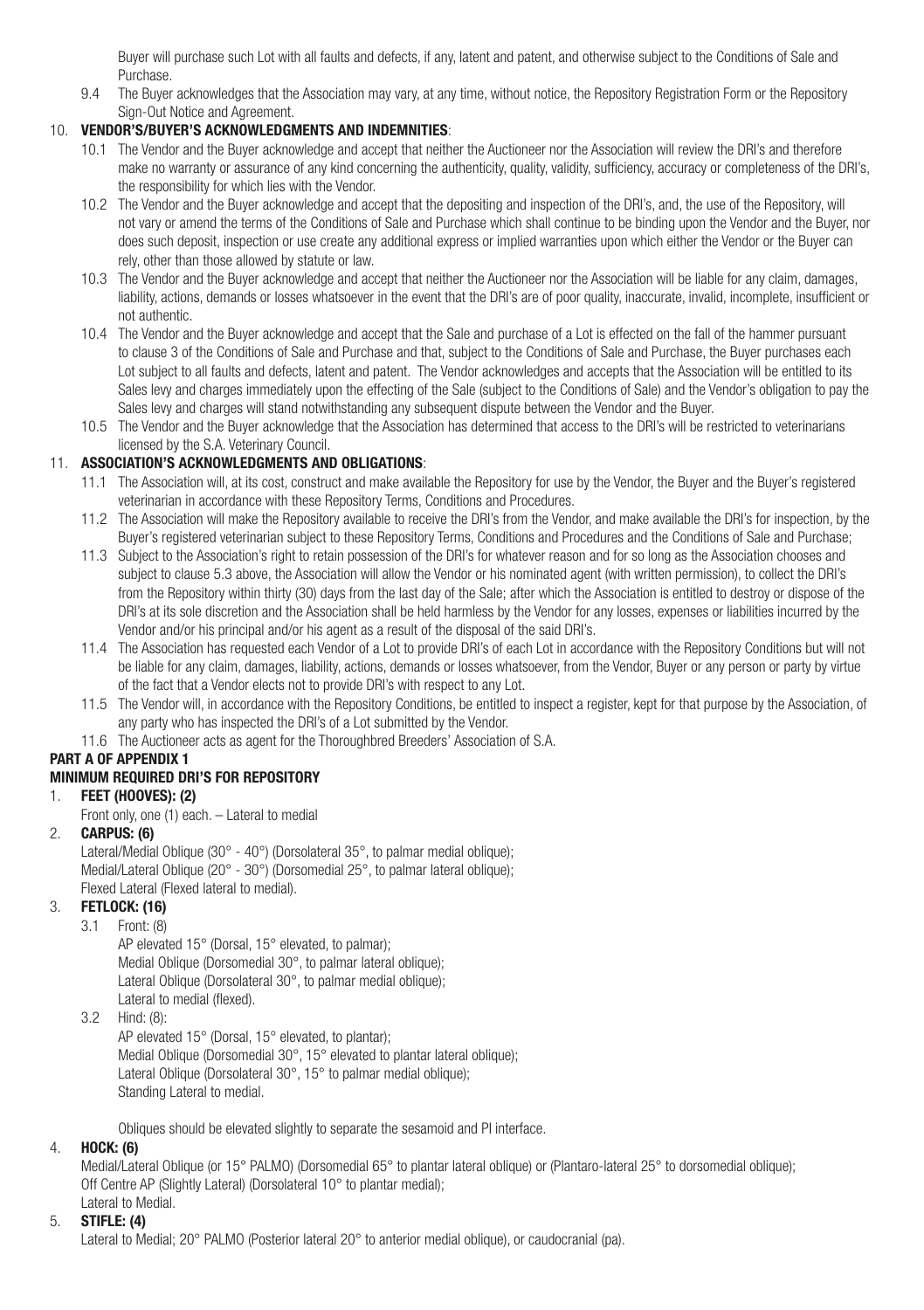NB Please sort images by joint and present them in the above joint order

#### **HONG KONG PROTOCOL**

For those vendors wishing to supply additional radiographic information and compliance with current Hong Kong Horses In Training Protocol the following Additional Views are required:

- 1. (2) Upright pedal view of both front feet to demonstrate the solar margin of P3<br>2 (2) Lateral oblique (D45° LP LMO) of both bocks
- 2. (2) Lateral oblique ( $D45^\circ$  LP I MO) of both hocks<br>  $(2)$  Optso-palmar (AP) view both carni
- 3. (2) Dorso-palmar (AP) view both carpi
- 4. (2) Skyline view of distal carpal bones (Flexed DPr-DdiOb)

Total Views (42)

#### NB Please sort images by joint and present them in the above joint order

## **PROTOCOLS & LABELLING**

Standard markers for DRI's are always lateral unless there is no lateral aspect, and then they are placed anteriorly. For oblique views, the marker is located posteriorly on a (DLPMO) lateral oblique and anteriorly on a (DMPLO) medial oblique. For an AP view, the marker is located laterally and for a lateral view, the marker is located anteriorly.

Labeling of DRI's to include:

- 1. Date of examination.<br>2. Name of veterinarian
- 2. Name of veterinarian or clinic<br>3. Name and vear of Sale
- Name and year of Sale
- 4. Sale Lot number and Passport number e.g. 023NS127589

Limb and specific view markers should be placed lateral and/or cranial/dorsal.

Labeling on envelopes containing the DRI's should show the following:

- 1. Vendor
- 2. Lot number and Horse's name<br>3. Name and year of Sale
- Name and year of Sale.

NOTE: DRI's must comply with existing SAEVA Protocols.

Veterinarians using the Repository facilities must be registered with the South African Veterinary Council.

A Vendor may also deposit with the DRI's relevant surgical reports or other information for each Lot that has undergone surgical intervention prior to the Sale.

# **PART B OF APPENDIX 1**

Statement on Digital Radiography in Thoroughbred Yearling Repositories

Digital radiography is a system whereby images are stored in digital format, rather than in the "hard copy" film of traditional radiography. Digital radiographic techniques offer advantages over traditional radiographic techniques and Vendors must present images of their yearlings in digital format to the radiographic repositories.

All images must be submitted in DICOM format to ensure the integrity of the veterinary medical record.

All Buyers must ensure that the veterinarians they contract to view and interpret DRI's at Sales are familiar with digital format radiography and can interpret digital radiographic images in a meaningful way for their particular needs. The increased tissue definition afforded by digital radiographic imaging means that more anatomical structures are presented on a digital image for interpretation. Contracted veterinarians should be familiar with the increased information to be interpreted and possibly reported on in digital radiographic images.

### **APPENDIX 2**

### **SECTION 65(2) AND SECTION 45(1) TO (5) OF THE CONSUMER PROTECTION ACT NO. 68 OF 2008**

- 1. A vendor is required to sign an entry/nomination form prior to the Sale stating that he or she is the owner or rightful holder of the Horse and submits such form to the Association.
- 2. The Association is the rightful holder of the Horse upon accepting a Horse for sale from a Vendor, and has the right to sell the Horse to be auctioned on behalf of the Vendor in terms of Regulation 22 of the Act and as set out in the Conditions of Sale and Purchase and the Sale **Documents**
- 3. Section 65(2) of the Consumer Protection Act provides that:
	- *When a supplier has possession of any prepayment, deposit, membership fee, or other money, or any other property belonging to or ordinarily under the control of a consumer, the supplier -*
		- *(a) must not treat that property as being property belonging to the supplier;*
		- *(b) in the handling, safeguarding and utilisation of that property, must exercise the degree of care, diligence and skill that can reasonably be expected of a person responsible for managing any property belonging to another person; and*
		- *(c) is liable to the owner of the property for any loss resulting from a failure to comply with paragraph (a) or (b).*
- 4. Section 45(1) to (5) of the Consumer Protection Act provides that:
	- *Auctions -*
	- *(1) In this section, "auction" includes a sale in execution of or pursuant to a court order, to the extent that the order contemplates that the sale is to be conducted by an auction.*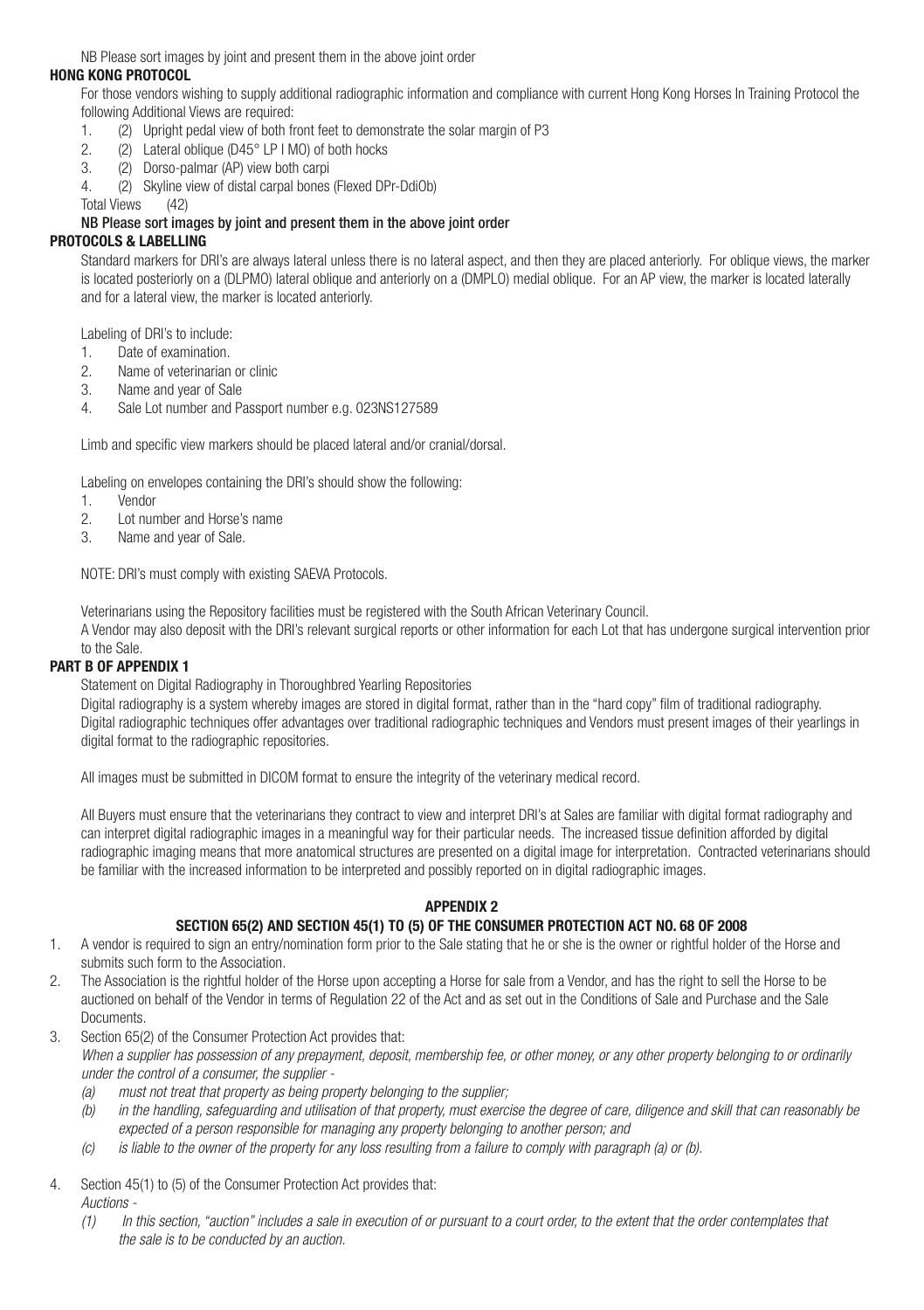- *(2) When goods are put up for sale by auction in lots, each lot is, unless there is evidence to the contrary, regarded to be the subject of a separate transaction.*
- *(3) A sale by auction is complete when the auctioneer announces its completion by the fall of the hammer, or in any other customary manner, and until that announcement is made, a bid may be retracted.*
	- *(4) Notice must be given in advance that a sale by auction is subject to -*
		- *(a) a reserved or upset price; or*
		- *(b) a right to bid by or on behalf of the owner or auctioneer, in which case the owner or auctioneer, or any one person on behalf of the owner or auctioneer, as the case may be, may bid at the auction.*
- *(5) Unless notice is given in advance that a sale by auction is subject to a right to bid by or on behalf of the owner or auctioneer -*
	- *(a) the owner or auctioneer must not bid or employ any person to bid at the sale;*
	- *(b) the auctioneer must not knowingly accept any bid from a person contemplated in paragraph (a); and*
	- *(c) the consumer may approach a court to declare the transaction fraudulent, if this subsection has been violated.*

## **APPENDIX 3 RULES OF AUCTION – RESERVE SALES**

# Date of auction: 3 November 2019

Place: TBA Sales Complex, Gosforth Park, Johannesburg, Time: 14h00

#### 1. **THE AUCTIONEER'S DETAILS**

- 1.1 The auction will be held by the Thoroughbred Breeders' Association of South Africa (the Auctioneer), having premises situated at TBA Sales Grounds, Gosforth Park, Johannesburg, South Africa.
- 1.2 The Auctioneer's contact details are: The Thoroughbred Breeders' Association of South Africa, PO Box 78035, Avondale Road, Durban 4101, South Africa. Tel: +27 (0) 31 303 1017; Fax: +27 (0) 31 303 1200; Email: bsa@equine.co.za; Web: bsa.co.za.
- 1.3 The Auctioneer is the agent of the owner of the horse/s, or the owner's authorized representative. The owner or the owner's authorized representative has declared in writing that he is entitled to sell the horse/s.

## 2. **COMPLIANCE WITH THE CPA**

These rules are drafted in terms of, and in compliance with, the requirements of section 45 of the Consumer Protection Act, 2008 (CPA) and the Regulations thereto.

### 3. **BEFORE THE AUCTION**

- 3.1 The auction will commence at the published time and will not be delayed to enable any person/s to take part in the auction.
- 3.2 If before the auction, the Auctioneer becomes aware of any fault on advertising material or any other publication or any amendment to these Rules of Auction, the Auctioneer will point out and if necessary amend such mistakes in the advertisement or publication.
- 3.3 Each bidder must register as a buyer on the bidder's role and must provide to the satisfaction of the Auctioneer, proof of identity, residence and any other documentation required by the Auctioneer in relation to the bidder's financial means or as security for payment. On completion of registration on the bidder's role, the Auctioneer will issue the bidder with a bidder's card which entitles the bidder to make purchases to a specified maximum value (the Approved Purchase Facility).
- 3.4 By registering as a buyer on the bidder's roll, the bidder is deemed to be bound by these Rules of Auction and the Conditions of Sale provided to the bidder and otherwise available at http://www.bsa.co.za/pdf/conditions3.pdf
- 3.5 The Auctioneer may in its discretion, as a condition of issuing a bidder's card or increasing an Approved Purchase Facility, require a bidder to pay the Auctioneer a refundable cash deposit of a minimum of 75% of the Approved Purchase Facility or increase thereto.
- 3.6 If the bidder is bidding on behalf of a third party, the bidder must submit letters of authority authorizing the bidder to bid on that third party's behalf and must comply with the FICA Requirements in relation to the third party.
- 3.7 If the third party is a company or other incorporated entity, the bidder's letter of authority must be printed on the entity's letterhead and must include a certified copy of a resolution authorizing the bidder to bid on the entity's behalf.
- 3.8 The bidder may inspect the horses prior to the auction. The Auctioneer will, subject to reasonable security measures, make the horses available for inspection for a reasonable time prior to the auction.
- 3.9 The bidder's roll and the vendor roll which records all necessary information relating to the auction, may be inspected by registered bidders, free of charge, at the Auctioneer's premises during normal office hours.

## 4. **THE AUCTION**

- 4.1 The Auctioneer will announce the reason for the auction unless it is a normal and voluntary disposal by the owner.
- 4.2 The Auctioneer will notify bidders prior to the commencement of a sale whether the sale is subject to a reserved price or a right to bid by the owner (or his authorized representative) or the Auctioneer.
- 4.3 Bids may only be placed in person, at the premises at which the auction is scheduled to take place,or telephonically.
- 4.4 A bid by an unregistered bidder is invalid. A bidder who has outstanding debts from a previous sale or who otherwise fails to meet the Auctioneer's requirements will not be issued a bidder's card. Only the bidder who holds the bidder's card may sign for any purchase.
- 4.5 A bidder may not exceed his Approved Purchase Facility unless the Auctioneer approves an increase in such facility. Unless the Auctioneer increases the Approved Purchase Facility, a sale in excess of the Approved Purchase Facility is void.
- 4.6 As provided in section 45(2) of the CPA, when horses are put up for sale by auction in lots, each lot is, unless there is evidence to the contrary, regarded to be the subject of a separate transaction.
- 4.7 In the event of a dispute between two or more bidders in relation to the purchase of a horse, the Auctioneer may in its discretion, determine who the purchaser is, or re-auction the horse. The Auctioneer's decision is final and binding on the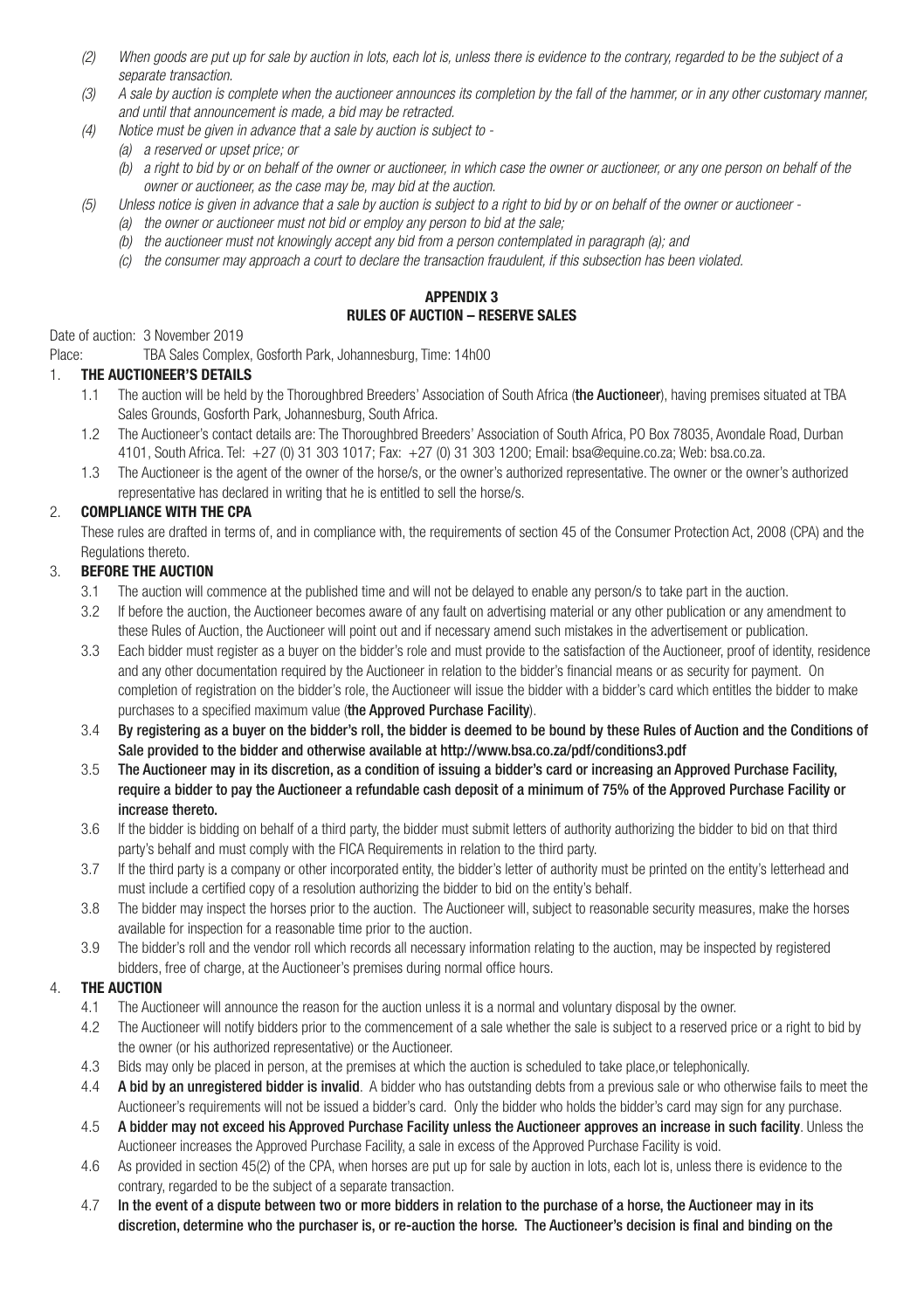parties to the dispute.

- 4.8 All bids are binding and cannot be withdrawn.
- 4.9 The highest registered bidder recognized as such by the Auctioneer will be the purchaser of the horse (Sold Horse).
- 4.10 A bid made by an insolvent or irresponsible person, a person under the age of eighteen, or a bid which is not supported by satisfactory credit or otherwise may be disregarded by the Auctioneer.
- 4.11 A bid may be declined by the Auctioneer if not compliant with these Rules or the CPA at any time before the Auctioneer announces the completion of the sale by the fall of the hammer or in any other customary manner.

## 5. **VOETSTOOTS SALES**

All horses are sold "voetstoots" and the purchasers do not have the protection of sections 55 and 56 of the CPA.

# 6. **RISK**

- 6.1 All risks, responsibilities and liabilities in and to a Sold Horse pass to the purchaser when the Auctioneer declares the sale complete. This means that from the time when the sale is complete, the purchaser is liable for amongst other things, the care, keep, custody, control, insurance and security of and for the Sold Horse and for all expenses relating thereto and bears the risk of injury to, sickness or death of the Sold Horse.
- 6.2 The purchaser indemnifies the Auctioneer, its officers, employees, agents and representatives and subcontractors (collectively Indemnified Parties) against all loss, damages, liabilities, expenses, claims, causes of action or legal fees directly or indirectly related to the possession, care, keep, custody, control or maintenance of any Sold Horse which he purchases, including any claims arising out of injuries, sickness, death or damage caused by the Sold Horse after the sale is complete, unless the Indemnified Parties or any of them may be held liable in terms of section 61 of the CPA.

### 7. **INSURANCE**

- 7.1 On the date of the sale, the purchaser must insure the Sold Horse/s which he purchases to the value of their respective purchase prices, for a period of 90 days from the date of the sale, with an insurance provider and on terms and conditions acceptable to the Auctioneer, and must provide the Auctioneer with written confirmation of such cover, failing which the Auctioneer may arrange such insurance and may recover the costs thereof from the purchaser on demand. The Auctioneer's interests must be noted on the policy.
- 7.2 If the purchase price of any Sold Horse is not paid in full within the 90 day period, the Auctioneer may at the purchaser's cost, extend the period of the insurance cover until the purchase price is paid in full by the purchaser.

## 8. **OWNERSHIP**

- 8.1 Despite the fact that the purchaser may have taken possession of a Sold Horse, ownership in the Sold Horse shall only pass to the purchaser on full payment of all amounts owing in respect of the Sold Horse. The purchaser may not register the Sold Horse in his name until all such amounts have been paid in full.
- 8.2 Until such time that all amounts owing in respect of a Sold Horse have been paid in full, the purchaser:
	- 8.2.1 must advise the Auctioneer in writing of the physical address at which the Sold Horse is being kept, and must allow the Auctioneer and/or its authorized representative to access and inspect the Sold Horse at all reasonable times;
	- 8.2.2 may not relinquish possession of the Sold Horse, cede any of his rights and obligations in terms of these Rules to a third party or otherwise allow the Sold Horse to become the subject of any right of retention, hypothec, pledge or any other encumbrance; and
	- 8.2.3 must take care of and maintain the Sold Horse in good condition.

### 9. **DELIVERY**

- 9.1 Except as otherwise agreed by the parties in writing, the purchaser must remove the Sold Horse from the Auctioneer's premises immediately after the sale, failing which the Auctioneer may stable and maintain the Sold Horse at the purchaser's cost, which costs are payable on demand.
- 9.2 The purchaser may not remove the Sold Horse without a release permit. A release permit will not be issued unless the Sold Horse is paid for in full or credit terms have been arranged and approved by the Auctioneer.

### 10. **LIMITATION OF LIABILITY**

Except if as a direct consequence of an intentional and unlawful or grossly negligent act or omission of an Indemnified Party, the Indemnified Parties are not liable for any loss, damage, cost, claim or expense suffered or incurred by the purchaser as a consequence of:

- 10.1 these Rules of Auction;
- 10.2 any misrepresentation by the seller of the Sold Horse as to its qualities or characteristics;
- 10.3 the handling, feeding, upkeep, transporting or stabling of the Sold Horse; or
- 10.4 the purchaser's participation in the auction.

## 11. **EXPORT AND IMPORT REQUIREMENTS**

The purchaser of any Sold Horse required to be exported or imported is responsible for ensuring that all requirements necessary for the export or import of such Sold Horse are met. The purchaser may not terminate the sale or withhold payment as a consequence of such requirements.

### 12. **PAYMENT**

- 12.1 All amounts payable in respect of the purchase of a Sold Horse must be paid into the Auctioneer's trust account for the benefit of the seller (less the agreed commission).
- 12.2 Unless the Auctioneer has granted credit terms to the purchaser for this specific auction, all Sold Horses must be paid for